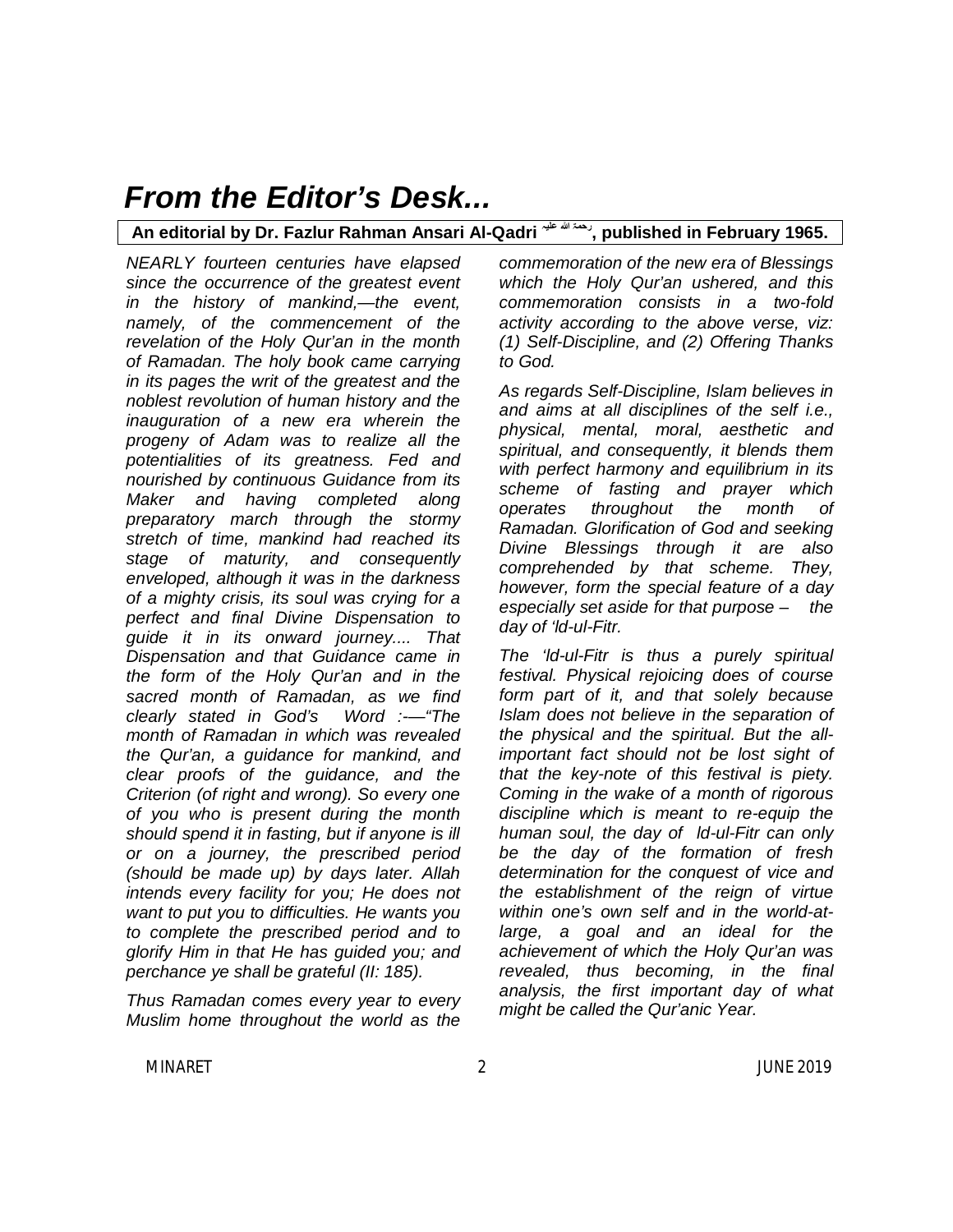## Authenticity of the Holy Qur'an

Ghazy Bin Subh-o-Mujahid

Non-Muslim writers have tried their best to spread the belief that the Holy Qur'an as it exists today does not contain the text as it existed during the Holy Prophet's (@) time. They also assert that whatever arrangement we find in the present day copies of the Holy Qur'an is not the one given by the Holy Prophet (ﷺ). It has been quite a common assertion with most critics of Islam that the Holy Qur'an was given its present arrangement by the Caliph Usman عنہ الله رضی after the Holy Prophet (صلى الله عليه وسلم (had died and that in giving this arrangement, alterations, additions and omissions, could have, and did, creep in. The conclusion drawn is that since the Holy Qur'an, in its present form is neither in text nor in arrangement the same as it was in the time of the Holy Prophet  $(\omega\hat{\omega})$ , its purity and authenticity are not unquestionable.

#### **Facts of History**

Many Muslim writers have taken great pains in answering the criticism leveled against the authenticity of the Holy Qur'an. They have advanced historical proofs supporting the authenticity of the Final Word of Allah; and have also pointed out the contradictions and vague expressions found in the arguments of the critics. A detailed analysis of all that has so far been written against, and in defence of the Holy Qur'an cannot be made in the limited space at our disposal.

This article is intended to be an humble effort at drawing a conclusion by means of a discussion based on historical facts, as to whether or not the authenticity of the Holy Qur'an is questionable. It is also intended to

bring out the exact nature of the role played by Usman  $\mathbb{R}^m$  in the compilation of the Holy Qur'an. There is a widespread belief among a number of Muslims that Usman gave the Holy Qur'an its present arrangement. This belief has been strengthened by the use of the word 'Jaame-al-Quran' to refer to Usman عنہ الله رضی , even in the Khutbas read out in congregational prayers.

In order to arrive at a conclusion as to whether the present text and arrangement of the Holy Qur'an are the same as given by the Holy Prophet  $(\omega)$ , it is necessary to keep in view the two historical facts given below and examine their implications:-

- (a) The Holy Qur'an was completely written under the direction of the Holy **Prophet (** $\omega$ **) during his own life-time.**
- (b) The Holy Qur'an was committed to memory by hundreds of followers during the life-time of the Holy Prophet .(صلى الله عليه وسلم)

#### **Writing of the Holy Qur'an**

Each and every verse of the Holy Qur'an was put into writing during the lifetime of the Holy Prophet (@) and under his own direction. Both intrinsic and extrinsic evidence are available to show that the Holy Qur'an was put into the written form:

(a) The custom among the ancient Arabs for preserving poetry and family trees was to memorize them. The Arabs were gifted with wonderful memories, but they also knew writing. The art of writing being not unknown to the Arabs, they always put their prized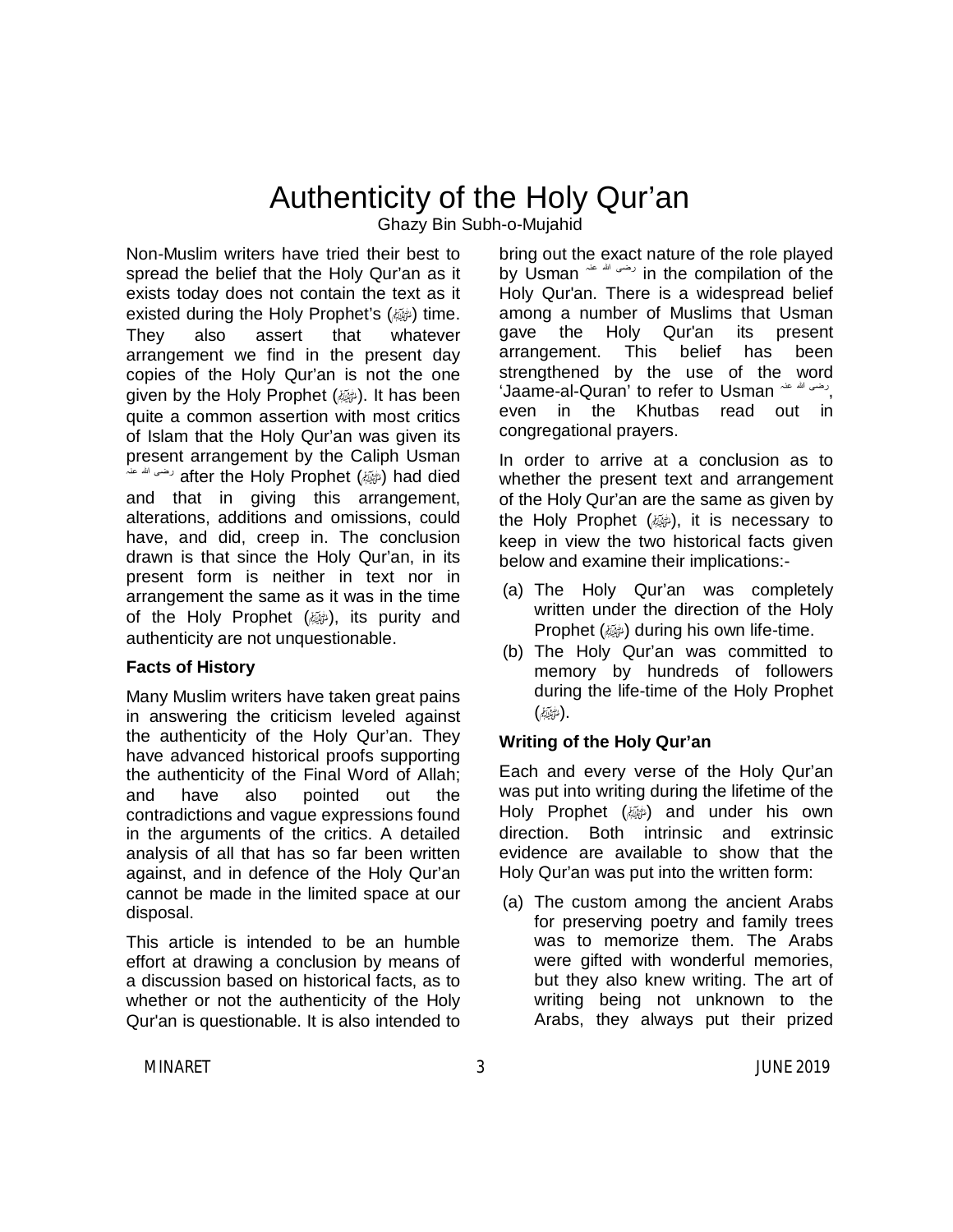works into the written form. And it is undoubtedly true that the Prophets followers considered the verses of the Holy Qur'an more precious than the most highly prized of their own compositions.

- (b) The Holy Qur'an itself contains verses which show that it had been reduced to writing while it was being revealed. In Sura AI-Bayyanah the verses of the Qur'an are referred to as 'suhuf' or 'written papers'. The revelation is also referred to at times as the 'kitab" which in Arabic denotes a written book. Furthermore, in Sura Al-Waqiah we find the injunction that the impure cannot touch the Qur'an, which evidently shows that it must have existed in a tangible form, that is, it must have been written on something.
- (c) Numerous anecdotes are there showing that as soon as a Revelation was received by the Holy Prophet (صلى الله عليه الله عليه وسلم عليه وسلم الله عليه وسلم الله عليه وس it was at once put into writing in his presence. Bukhari, and other authoritative historians all narrate how the Holy Prophet (@) used to summon scribes at every Revelation so that it could be immediately reduced to writing.
- (d) The famous anecdote of Caliph Umar's conversion to Islam also testifies to the writing of the Qur'anic verses. Umar embraced Islam when he took into his hands and read the verses which his sister, Fatima, had been reading. This not only points to the fact that the verses of the Holy Qur'an existed in writing, but also shows that at an early date, copies of the verses had even come to be commonly used by the believers.
- MINARET 4 JUNE 2019 (e) A hostile critic of Islam, like Muir,

admits that "there is good reason for believing that many fragmentary copies embracing amongst them the whole Qur'an, or nearly the whole, were during his life-time made by the Prophets followers".

Thus the evidence as to the writing of the verses of the Holy Qur'an during the Holy Prophets life-time is very strong. The fact is borne out by the Holy Qur'an itself as well as by historical narrations. The critics of Islam also admit that the verses were put into writing. There is no evidence which can entitle us to conclude that the believers made any distinction between the various verses of the Holy Qur'an and hence that some verses only were considered important enough to be put into writing.

#### **Memorization of the Revelation**

The Arabs, as stated above, considered memorization as one of the best means of preserving their poetic works and long genealogies. Writing was an additional precaution used to preserve what was an exceptionally prized work. Thus the verses of the Holy Qur'an, though taken down in writing, were also memorized by many followers of the Prophet  $(\omega)$ . There is ample evidence to show that the Holy Prophet (ﷺ) encouraged his followers to memorize some, if not all, the verses of the Holy Qur'an with the result that during the Prophet's own life-time every believer had some portions preserved in his memory, while many believers had memorized the entire Revelation. The following facts establish that the memorization of the Holy Qur'an must have been very popular among the believers:—

(a) The recitation of the verses of the Holy Qur'an was an obligation in prayers,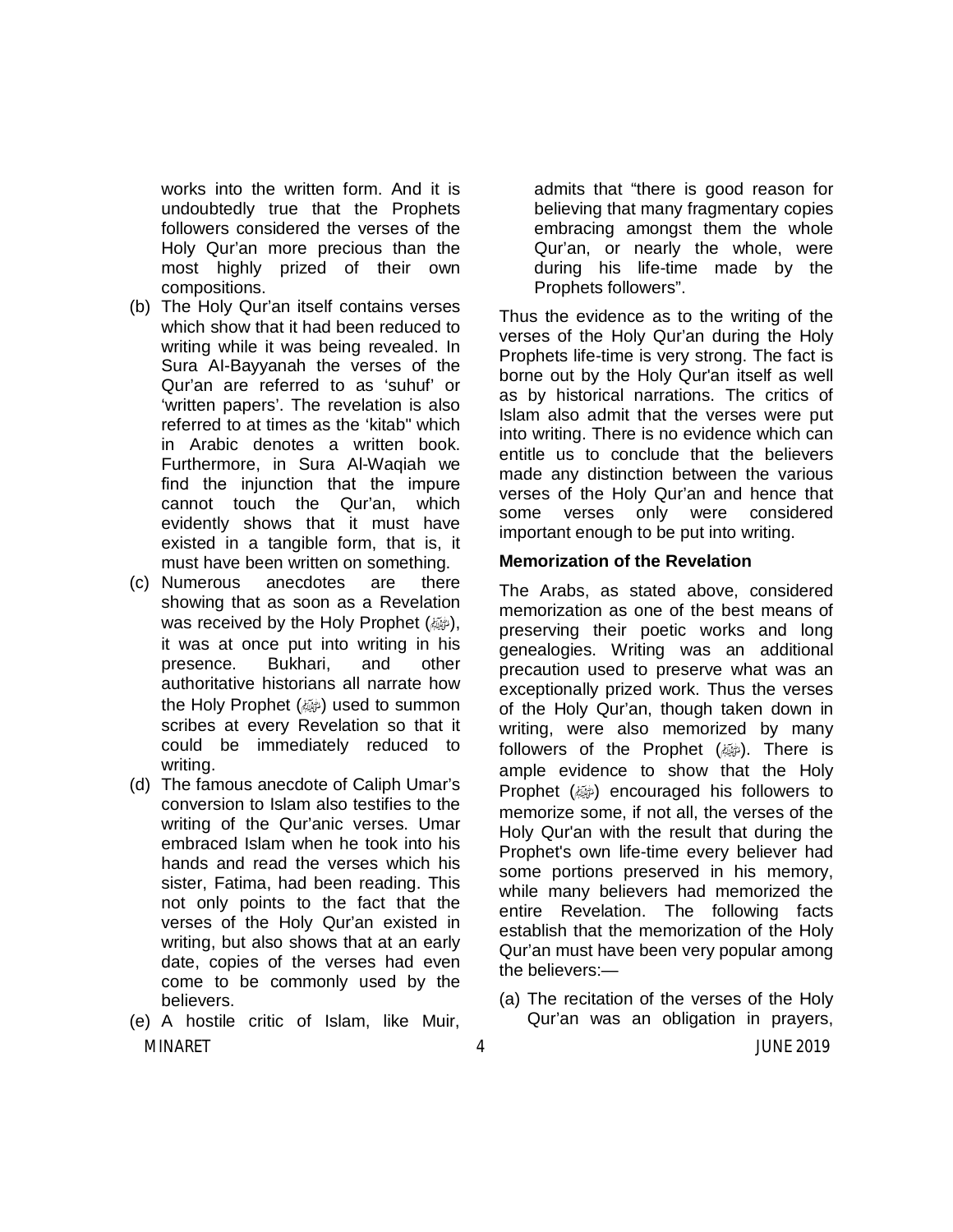both private and congregational. Therefore, it was necessary for every believer to commit at least some portions to memory.

- (b) Bukhari relates that the office of the Imamat (leadership of congregational prayers) was conferred irrespective of nationality and social status and purely on the basis of the amount of knowledge of the Holy Qur'an possessed. Since the office was held in high esteem, believers tried to surpass each other in memorizing the Holy Qur'an, so as to obtain it. Hence many committed the whole of it to memory. In fact many, including the four pious Caliphs, renowned companions and even women have been named in authentic reports as having committed to memory the entire Qur'an during the Prophet's life-time.
- (c) Sir William Muir, who ranks among the most hostile critics of Islam, admits both that the Arabs were known for their good memories and that they committed the Holy Qur'an to memory also:

"Such was the tenacity of their memory and so great their power of application, that several of Mohammad's followers, according to early tradition, could, during his life-time, repeat with scrupulous accuracy the entire revelation".

Thus, the traditions of the Arabs, the need of reciting the Qur'anic verses in prayers; and authentic historical reports all support the contention that the Holy Qur'an was committed to memory, so much so that even the most hostile critics of Islam have not been able to deny the fact.

#### **Allegations of the Critics**

MINARET 5 JUNE 2019 It has been established by the above

discussion that:

- (1) Every verse of the Holy Qur'an was put into writing as soon as revealed, and that some followers of Islam also had in their possession written copies of different verses.
- (2) The verses of the Holy Qur'an were committed to memory. All the believers were compelled by the obligation of reciting a portion of the Holy Qur'an in prayers to memorize certain verses. However, a number of believers memorized the entire Revelation.

These two conclusions only help in the formulation of an answer, and are not themselves the answer to the critics who challenge the authenticity of the Holy Qur'an by levying the charges that:

- (i) The present arrangement was not given by the Holy Prophet (ﷺ).
- (ii) The arrangement was made after the death of the Holy Prophet (@) by the Caliph Usman  $\sim$   $\mu$ , and during this process of arranging, alterations, additions and omissions could have crept in.

To answer these criticisms we must answer the following two questions:—

- (1) Did the Holy Prophet give any arrangement to the verses of the Holy Qur'an?
- (2) Did the Caliph Usman  $\frac{1}{2}$  oblow the same arrangement as given by the Holy Prophet  $(\omega)$ , or is it possible that he was motivated to make, and succeeded in making any kind of alterations?

#### **The Prophet's (@) Arrangement**

The answer to the first question is in the affirmative. There is ample evidence, both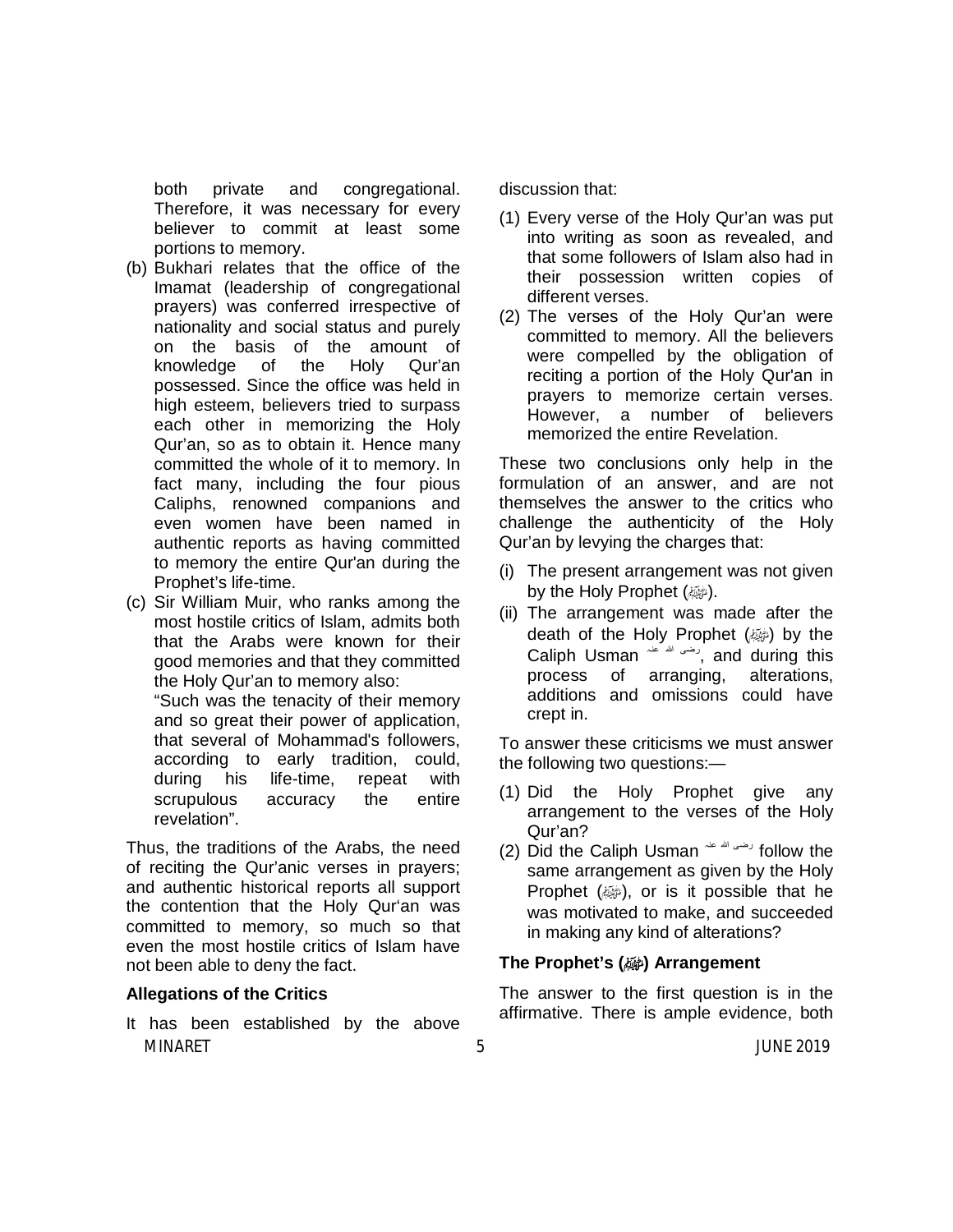intrinsic and extrinsic, to establish the fact that the Holy Prophet (ﷺ) did direct the arrangement of the verses and chapters of the Holy Qur'an, and this he did under Divine Guidance.

- (a) In the Holy Qur'an it is clearly stated that the Almighty is responsible for the collection and recitation or revelation of the Qur'anic verses. Collection includes arrangement, for without the latter one cannot conceive the former. Moreover, since both collection and revelation are spoken of separately, it means that the two processes are different. The order of collection, that is arrangement, is different from the order of the revelation. Therefore, it is clear that the present arrangement of the verses and chapters being different from the order of revelation has a Divine purpose. There is no evidence that during the Prophets life-time a chronological arrangement was followed.
- (b) As stated above it has been established that the Holy Qur'an was committed to memory by several followers of the Faith. There are 114 Suras and 6.666 verses in the Holy Qur'an. Is it possible that such a large number of verses could be memorized, if they were not arranged in any order? Moreover, there are authentic reports which relate that if anyone made a mistake while reciting the Holy Qur'an, the others corrected him at once, and in case of a disagreement, approached the Holy **Prophet (@) for quidance. This** indicates that there must have been some common arrangement which was followed by all the believers. Had everyone followed a different arrangement there would have been

chaos when anyone recited the Holy Qur'an, for all the others would consider the reciter's arrangement as incorrect and hence interrupt him.

- (c) It has been reported by authentic historians that whenever a part of the Holy Qur'an was revealed, the Holy Prophet (ﷺ) summoned the scribes, and not only did he dictate to them the Revelation but also gave them directions as to where it belonged. That is, the Holy Prophet (@) himself indicated that a particular revelation should be placed after such and such verses, or in such and such chapter.
- (d) There are certain authentic reports which show that the Holy Prophet sometimes referred to verses and chapters by their numbers or serial order. For example, the Holy Prophet  $(\omega)$  is reported to have asked his followers to recite the "last two verses" of Sura Al-Baqarah. This shows that there must have been some common arrangement, or else the words "last two verses" hold no meaning.

Thus, there is conclusive evidence to show that in the time of the Holy Prophet  $(\omega)$ , the Holy Qur'an did exist in an arranged form, and the arrangement was given by the Holy **Prophet** (رضيه himself, under Divine Guidance, and was different from the order of Revelation.

From the preceding discussion we can derive the following three conclusions:-

- (a) The Holy Qur'an had been put in writing, and written copies of different verses were also current among the believers during the Prophet's life-time.
- (b) The Holy Qur'an had been committed to memory by a number of followers.

MINARET 6 JUNE 2019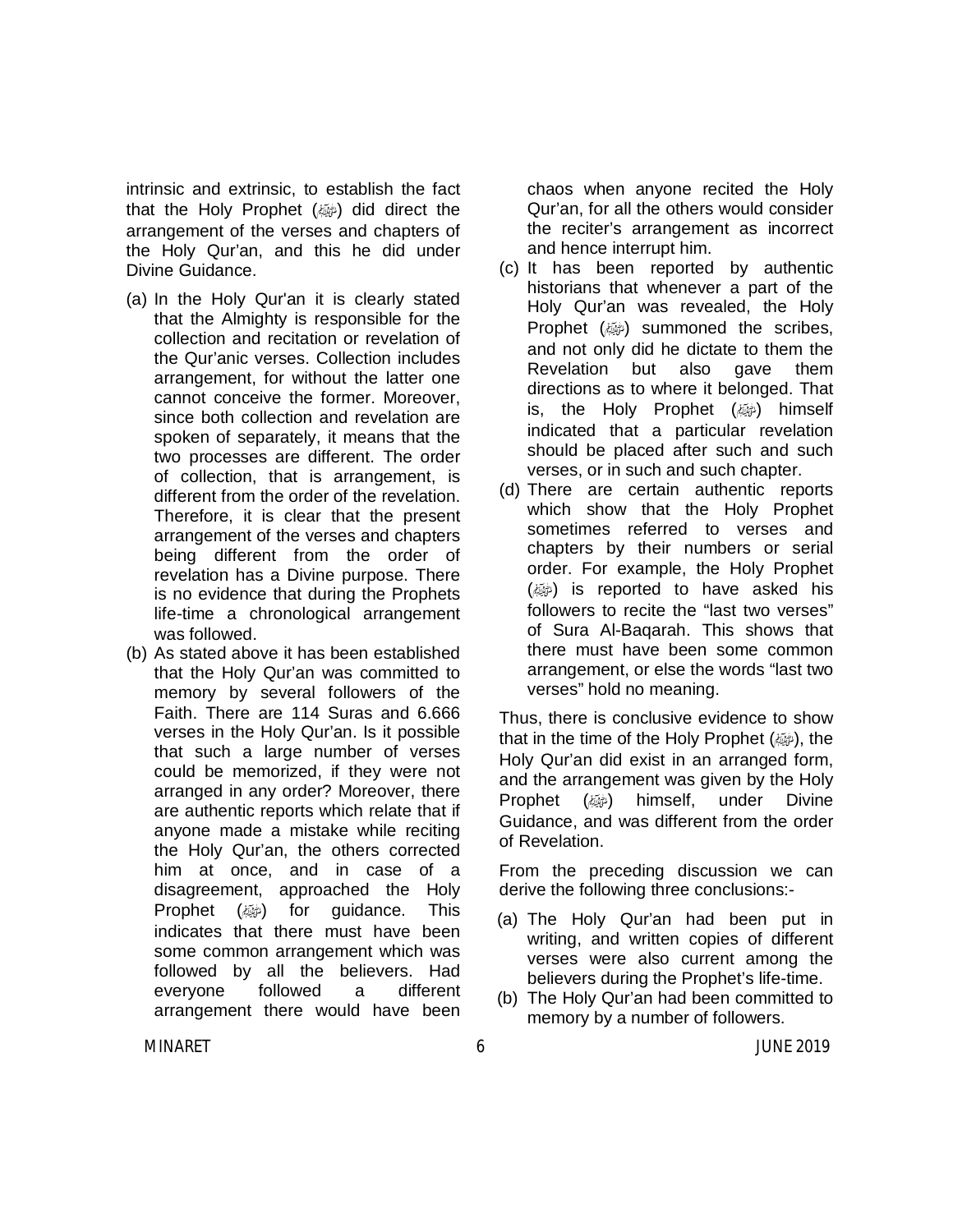(c) The Holy Qur'an had been memorized in a specified arrangement, which had been given by the Holy Prophet (ﷺ) under the Guidance of the Almighty.

### **Abu Bakr's** عنہ الله رضی **Compilation**

It is now to be seen through what processes the Holy Qur'an is said to have passed during the time that has elapsed since the death of the Holy Prophet (ﷺ), and what alterations could have been made in it. This is necessary to answer the second question.

The first step in connection with the Holy Qur'an after the Prophet's death was taken by the Caliph Abu Bakr عنہ الله رضی. He is reported to have been responsible for the collection of the Holy Qur'an. Collection here does not mean editing or giving it any arrangement. Collection here implies, as will be borne out by the arguments to be given, merely compilation into one book. That Abu Bakr عنہ الله رضی collected the Holy Qur'an means that he was the first to get it into the shape of a book. The various verses had been written down, and the arrangement had been prescribed. But the order in which the verses and chapters were arranged was preserved only in the memories of several believers, who had memorized the entire Holy Qur'an. What Abu Bakr عنہ الله رضی did was to 'collect' the written copies, and put them together according to the arrangement in which the believers had memorized it-that is, the arrangement given by the Holy Prophet . (مليكية كم)

We have to see whether this act of Abu Bakr عنہ الله رضی could or could not have led to changes in the text and arrangement of the Holy Qur'an, as it existed during the Holy Prophet's life-time:

(a) The step was taken on the recommendation of Hazrat Umar <sup>عنہ عن</sup>ہ , who apprehended the danger of the destruction of the Holy Qur'an in case those who had memorized it were killed. Hence Abu Bakr عنہ الله رضی cannot be accused of having taken the step with any evil intentions.

(b) The work of 'collection' was entrusted to Zaid, the chief scribe of the Holy Prophet (@). Authentic reports show that Zaid took the utmost precautions in carrying out the honourable task entrusted to him.

(c) No changes in text—alterations, omissions, or additions—could have been made, because all the verses existed in writing, and in the memories of a number of people. Had anything been left out, there would have been a number of people who would have detected the omission immediately and objected to it. Similarly, any alterations or additions would have been detected immediately and corrected in the same manner.

(d) No changes in arrangement—either of verses or of chapters—could have been made, because the followers who had memorized the Holy Qur'an according to the arrangement given by the Holy Prophet (ﷺ) would have noticed the alteration and got it set right.

Thus there is strong evidence that the copy made under the orders of Abu Bakr could not have disagreed in text or in arrangement with the collection made under the Holy Prophet's directions, and preserved in memory by the reciters. The copy so prepared by Zaid remained with Abu Bakr عنہ الله رضی until his death, when it was passed to the next Caliph Umar عنہ الله رضی . At the death of Umar عنہ الله رضی, this copy went

MINARET 7 JUNE 2019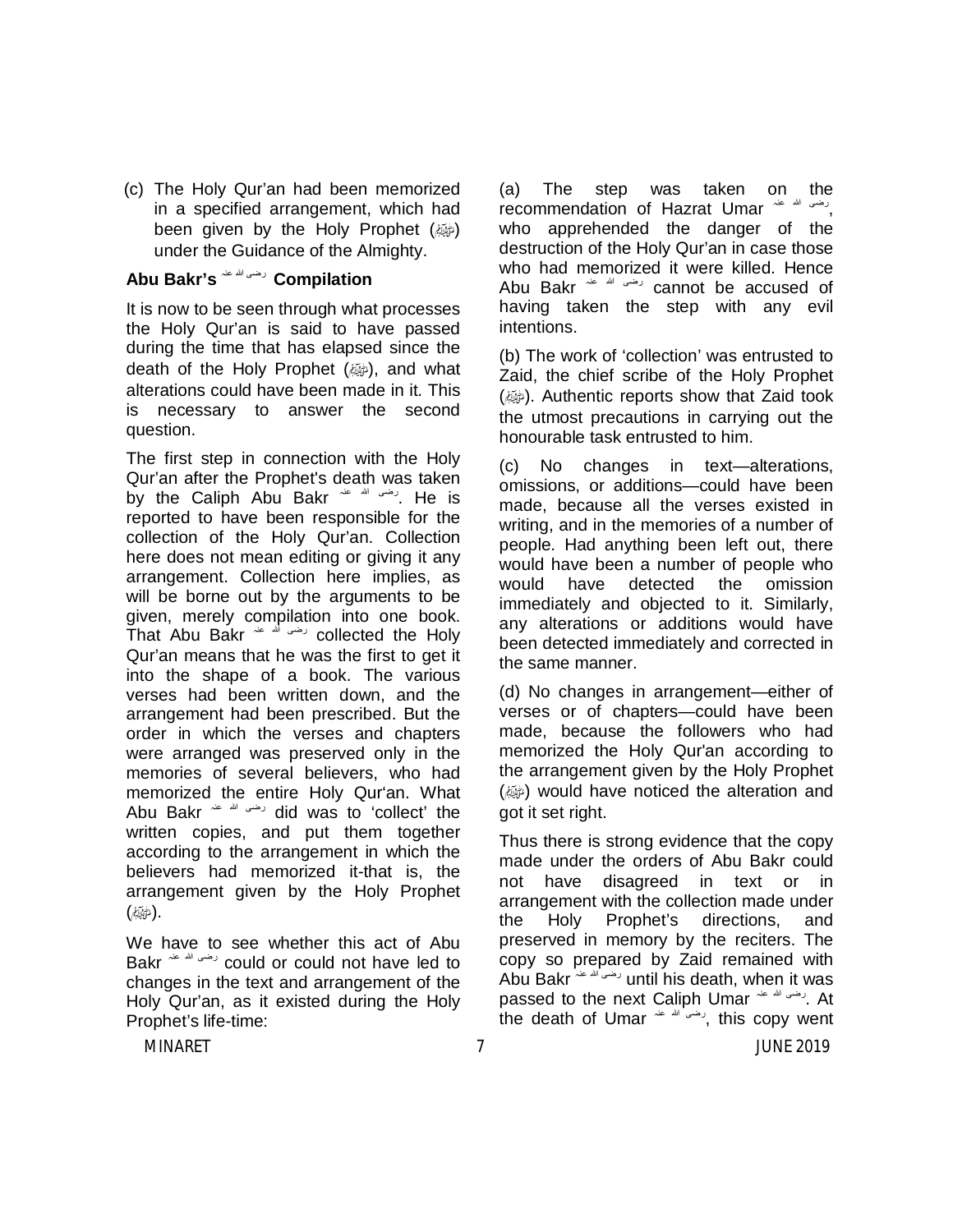into the custody of Hafsa عنہا الله رضی, a daughter of Caliph Umar  $\overset{def}{\longrightarrow}$  and a widow of the Holy Prophet (<a>j>, It is highly probable that copies may have been made from it, and so it may have been considerably circulated.

#### **The Role of Usman عنہ الله رضی**

This brings us to the reign of Caliph Usman عنہ الله رضی, who is the most prominent figure in arguments relating to the authenticity of the Holy Qur'an. Many critics have cast aspersions on Caliph Usman <sup>عنہ عنہ</sup> aspersions suggesting that he made alterations in the text and arrangement of the Holy Qur'an. The fact is that Usman  $\sim$   $\mu$  ordered the destruction of all private copies of the Holy Qur'an existing at that time, and put into circulation official copies. What needs to be analyzed is:

- (1) Under what circumstances did Caliph Usman عنہ الله رضی take such step?
- (2) What was the nature of the copies he put into circulation?

The circumstances were that a general who had been deputed by the Caliph Usman رضی  $\frac{1}{2}$  to fight in Syrian territories observed that the believers belonging to those lands read the Holy Qur'an in slightly differing modes. Fearing that this might lead to differences arising in the Holy Word, he reported the matter to Caliph Usman <sup>عنه الله</sup> عنہ ا who in turn apprehending a danger to the Holy Qur'an, decided to take the above step. There were hence no ulterior motives attached to Usman's action.

The next question is as to what was the nature of the copies Usman put into circulation. The answer is that they were copies made from Abu Bakr's copy, which Usman رضی اللہ عنہا borrowed from Hafsa رضی اللہ عنہ Usman specifically for the purpose of making more copies. He circulated these and issued

orders for the destruction of all other existing copies.

The crucial point is to see whether there is a possibility that these copies differed in text or arrangement, from the collection as it existed during the Holy Prophet's (ﷺ) time. It has been established by the above discussion that Halsa's copy (which came to her from Abu Bakr عنہ الله رضی through Umar عنہ الله رضی (could not have been in any way different from the collection as it existed during the Holy Prophet's life-time. So to prove the purity of Usman's copies, it would be sufficient to prove that they did not differ from the copy borrowed by the Caliph from Hafsa.

The copies circulated by Usman عنہ الله رضی could not possibly have differed from Hafsa's copy:

(a) No ulterior motive has been proved by any critic to have existed behind the step taken by Usman <sup>رضی الله</sup> <sup>عنہ</sup> taken by Usman o not have made any alterations intentionally.

(b) He ordered the destruction of all copies which existed at the time. This has been one of the main grounds on which he has been criticized. It has been argued that he took this step for he wanted to impose his own modified official copies. This is absurd. Firstly, those who had copies could have preserved them by hiding them, and if Usman's copies were different, brought them out after Usman's death, if not during his life-time. Secondly, had Usman عنہ الله رضی made any changes he would not have returned the copy he had borrowed from Hafsa. He would have sent her an official copy instead. Authentic reports relate that Usman عنہ الله رضی did return Hafsa's copy.

MINARET 8 JUNE 2019 (c) The work of making copies from Hafsa's copy was entrusted to Zaid عنہ الله رضی, who was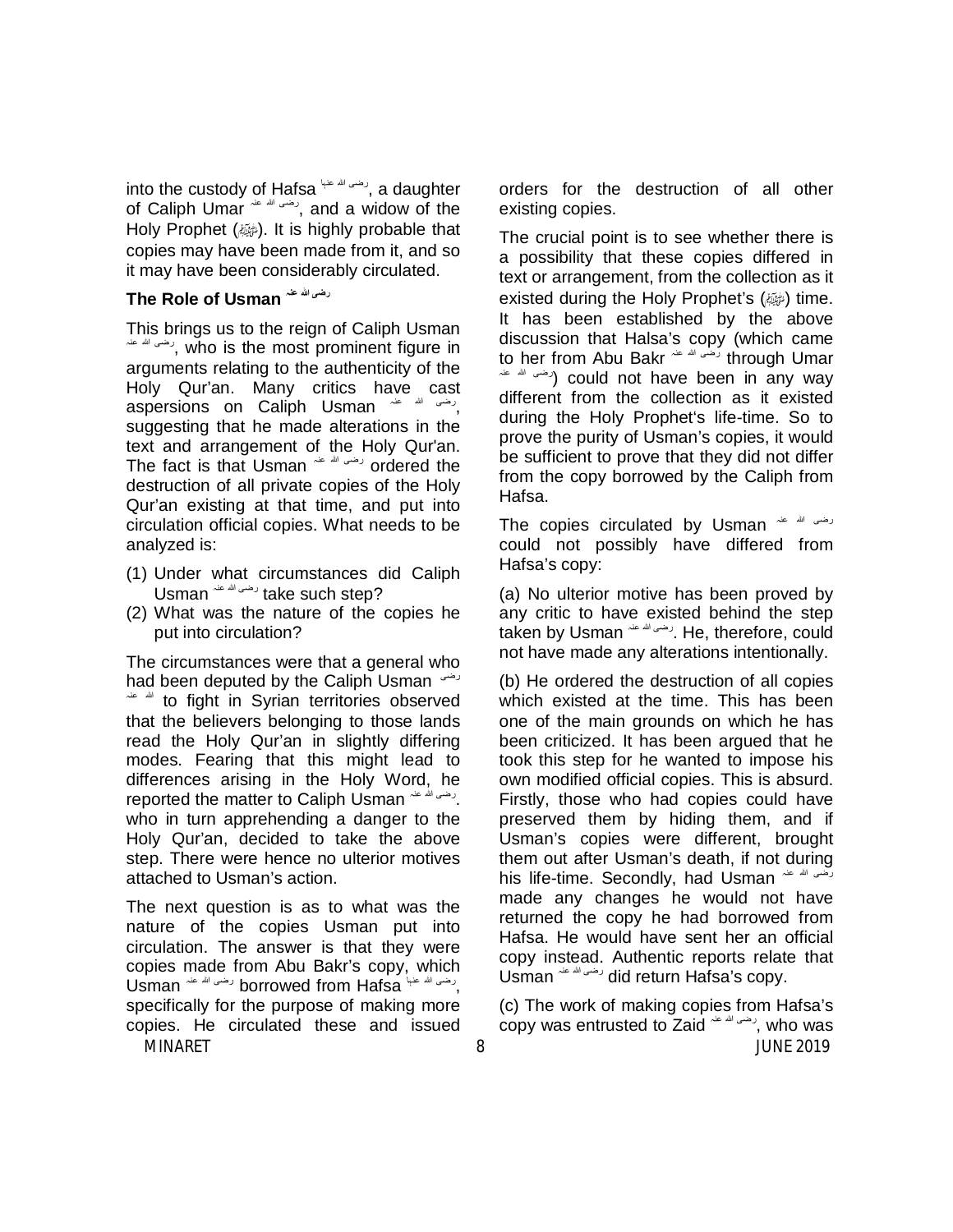the Holy Prophet's (رَضِهَا scribe, and had also made the collection under Abu Bakr's رضی الله عنہ orders. Zaid عنہ الله رضی was assisted by other eminent men, known for their knowledge of the Holy Qur'an.

(d) The work carried out under the orders of Usman عنہ الله رضی was done only thirteen years after the death of the Holy Prophet (ﷺ). A number of the Prophet's companions, as well as reciters who had lived during the Holy Prophet's life-time were still alive. No change of any nature could have escaped their notice.

(e) Usman عنہ الله رضی had a number of opponents. He was even done to death by a group of believers. A number of charges were levied against him, but no one accused him of having made the slightest alteration in the Holy Qur'an.

#### **Authenticity of Usman's Copies**

The copies made by Usman  $\frac{d}{dx}$  were accepted by the whole ummat, among whom were many companions of the Prophet (ﷺ), reciters who had lived during the Prophet's life-time, believers who possessed copies of the Holy Qur'an, and Hafsa عنہ الله رضی who had in her custody the copy prepared under Abu Bakr's orders, only a year after the Prophet's death. Had their acceptance been merely because Usman was the Caliph, changes would have been pointed out after his death. However, we must not forget that the believers held the Holy Qur'an dearer than their lives and would not have failed to oppose even the Caliph if they found him meddling with it. Moreover, we must also not forget that a person like Hazrat Ali  $\sim$  would never have sat back and seen the Holy Qur'an being altered. The acceptance of the authenticity of Usman's copies by

Hazrat Ali عنہ الله رضی would alone be sufficient to answer those who cast aspersions on Usman's integrity.

Thus we have seen that:

- (1) Abu Bakr's copy followed the text and arrangement given by the Holy Prophet . (ملايَّةٌ)
- (2) Usman's copies followed the text and arrangement of Abu Bakr's copy.

Therefore, conclusive evidence exists to show that Usman's copies followed in text and arrangement the collection as it existed during the life-time of the Holy Prophet (@). The authenticity of the copies circulated by Usman عنہ الله رضی is unquestionable. That our present copies of the Holy Qur'an are faithful copies of Usman's copies is beyond suspicion, and is not put to question even by the severest critics of Islam. The authenticity of the text and arrangement of the Holy Qur'an as it exists today cannot therefore be doubted.

#### **Few implications of its authenticity**

The Holy Qur'an is hence original in its text and arrangement. Every believer must submit to this belief. Anyone who doubts the authenticity of this Final Communication of the Almighty excludes himself from the brotherhood of the righteous. Moreover, one who doubts the authenticity of the Holy Qur'an also fails to accept historical evidence and logical arguments. However, for those who believe what has been proved, it is not sufficient merely to admit that they do so and to render lip-service to the Holy Qur'an. The belief has several implications, but the author does not find himself competent enough to discuss all of them in detail. A few of the implications can however be briefly noted down below: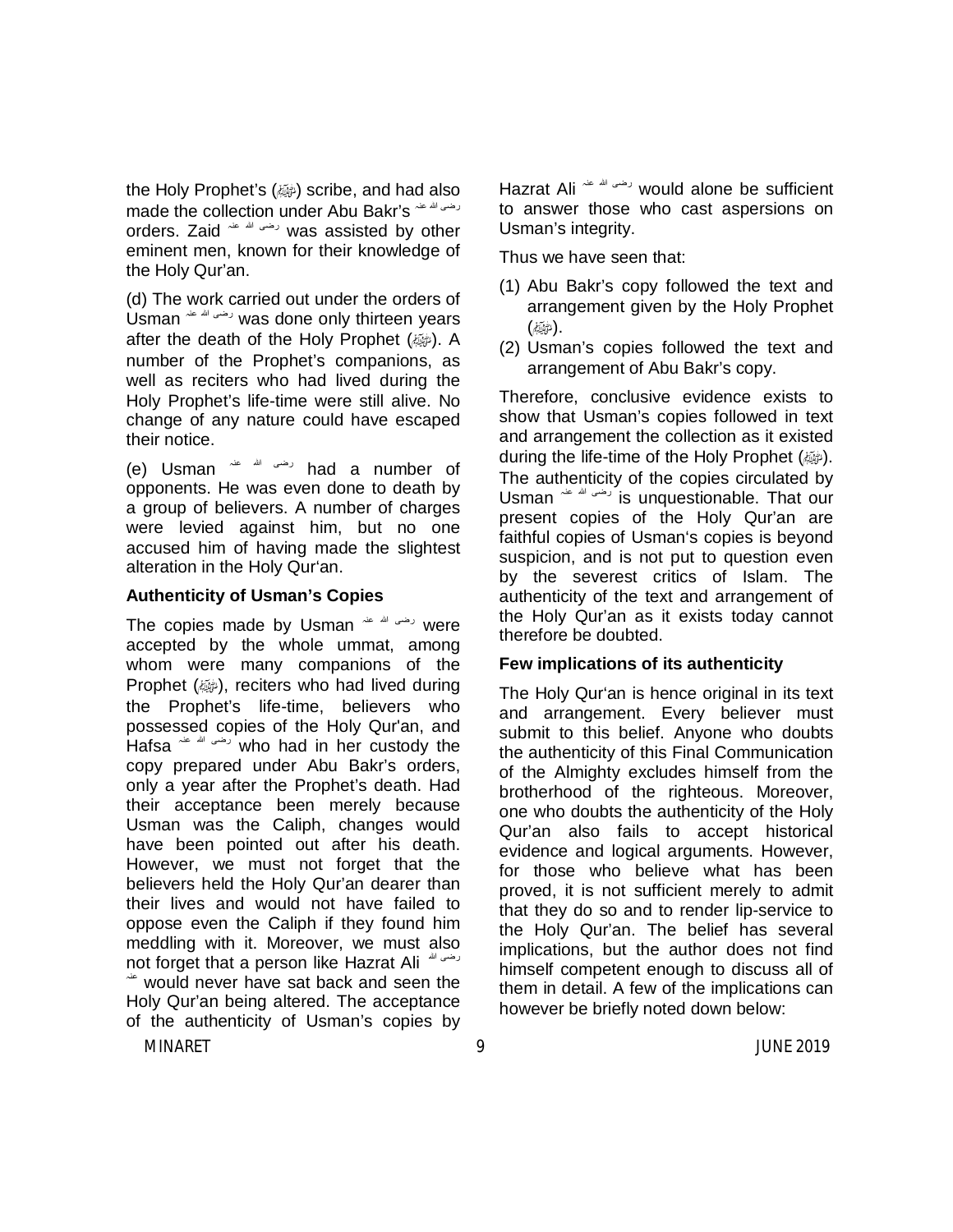- (a) One must respect, read, try to understand, and follow the Holy Qur'an. It would be against the Divine injunctions to hold the view that the Revelations can be understood only by a small group of learned men. The Holy Qur'an calls itself a simple book, plain and easy to understand. Here lies one of the major differences between the din of Islam and the other religions. While Hindu scriptures have been the Pundits' monopoly and the Bible that of the priestly class, the Holy Qur'an is accessible to all the believers alike.
- (b) One must not rely too much on various commentaries of the Holy Qur'an. The Revelation itself expresses dislike for commentaries. The commentaries are the product of human-beings, who however learned and sincere they may be, are prone to error. As such no commentary can either be perfect, or even nearly so.
- (c) One must realize that the Holy Qur'an asks the believers to follow the Holy Prophet (@). The Holy Prophet (@) always acted according to, and understood better than anyone else, the Holy Qur'an. The best possible commentary of the Holy Quran is therefore the Prophet's way of life and his sayings. These are reported in authentic books of Hadith. Belief in

them is also necessary. But it must be noted that collections of Hadith are the work of human-beings, who are always prone to error. Moreover, between the compilation of Hadith, and the death of the Holy Prophet (ﷺ) the elapsed a period of time which was no less than two hundred and fifty years. Consequently, every Hadith must be tested in the light of the Holy Qur'an, and those which fall short of the test must be discarded, on the grounds that there must have been some error (not necessarily intentional) in reporting. This test must be applied to all Hadith, even to those heretofore presumed to be the most authentic. Attempts must not be made to forcibly reconcile every Hadith with the Qur'anic injunctions, as this may lead to a misinterpretation of the Divine Revelations.

Thus the Holy Qur'an is the authentic Word of Allah. Every believer must believe in this, and he who believes must accept its various implications. The Holy Qur'an is without doubt, the most precious of treasures, Allah's greatest gift to mankind, and the most exalted of books, being the Final Word of Allah, given through His Final Messenger and passed to us through fourteen centuries without the slightest alteration of any kind.

(Continued from page # 15)

our social and cultural system and only avenue of our reconstruction of deviant personality system.

One aspect of such religious pattern is always the permissive one of giving an opportunity for "acting out" symbolically the wishes and emotional tensions associated with the situation of strain. It provides opportunities for a permissive relaxation of some of the disciplines of everyday life.

\_\_\_\_\_\_\_\_\_\_\_\_\_\_\_\_\_\_\_\_\_\_\_\_\_\_\_\_\_\_\_\_\_\_\_\_\_\_\_\_\_\_\_\_\_\_\_\_\_\_\_\_\_\_\_\_\_\_\_\_\_\_\_\_\_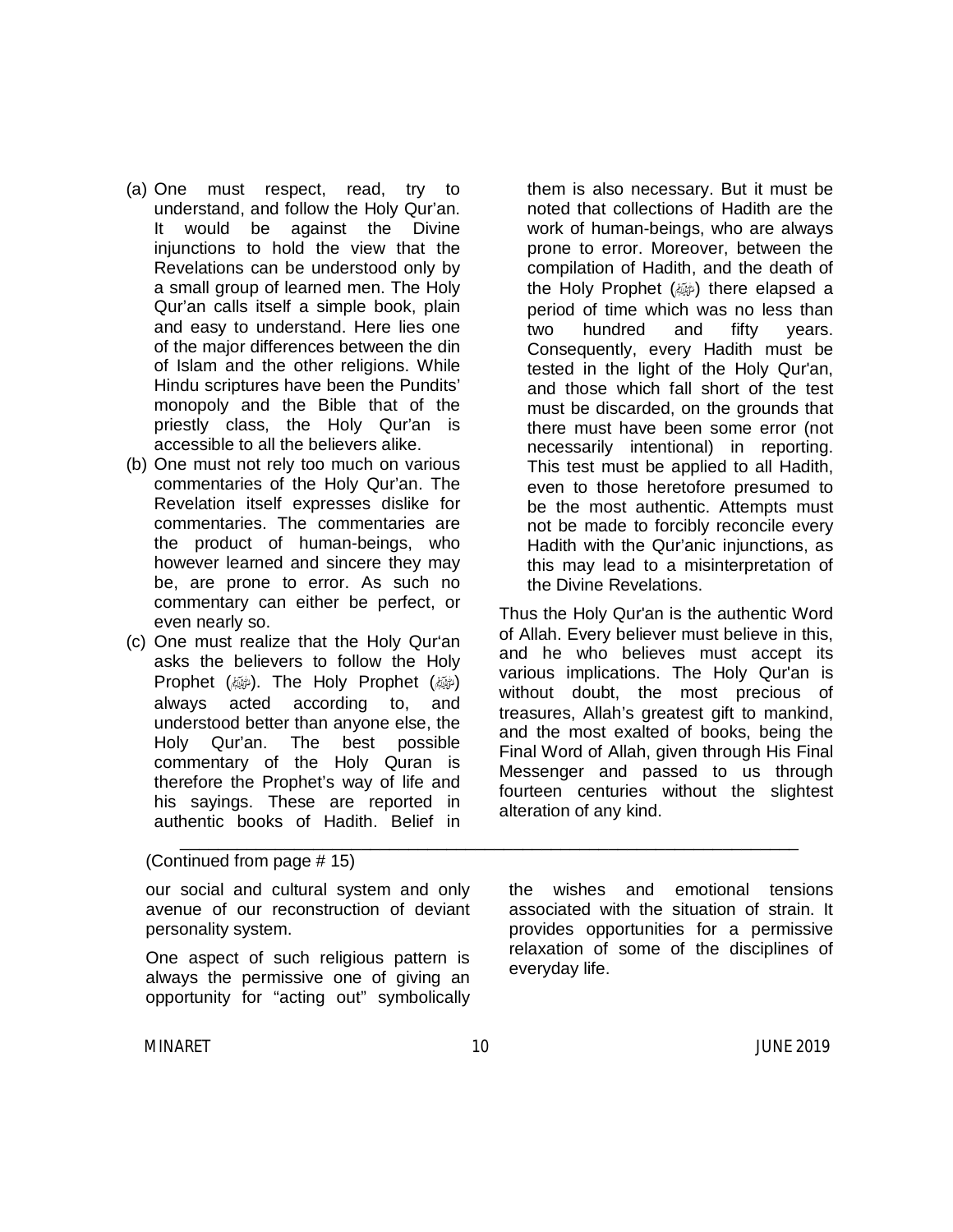## Uswa as A Socio-Cultural System

Dr. M. Basharat Ali

Society, culture and personality inspite of documentationalization cannot run their course of life without patterning and imitation. Undoubtedly every individual in society in all walks of their life imitate someone if they find him equal to their social requirement and mental calibre. Having in view this fact, the French Socioiogist Trade framed a law which is called the Law of imitation. He was decepted by the common day to day expression and never analyzed the concept of imitation which is nothing but a delusion void of logos, monats, meaning and values. At the instance, imitation creates mental horizon which leads to nothing in the form of permanency of values except fads and foibles. The imitators are always in their procedure of imitation quided by fantasy phantasmagoria which always lead them to fads and foibles creating a vacuum in cognizance, knowledge and truth. The hollowness of imitation seals the minds of men and loses the reasoning on the basis of induction and deduction. Finally, imitation leads the men to understate the normative aspect of human life, belief and action. Such being the nature of Qur'anic reputation of law of imitation. One of the immediate reasons of the failure of imitation as a societal, social and cultural law is the eradication of cognitive, evaluative, and connotative forces and hence imitation is void of documentation and social analysis and thus social legalistic procedure.

In contradistinction to the Law of imitation, the Qur'an maintaining the Germanic nature of human social living, societial and cultural evaluation, lays emphasis that society, personality and culture are integrated and should be given dynamic orientation which is not possible without documentationalization of values and meanings with a further warning that they are to be preserved for each and every individual of the present and coming generations.

By virtue of this imperative, conditioning of society, personality and culture should be the energized value patterning and should keep on running, manipulating and transmitting. Even in modern times, the Law of imitation has got no permanency and it has gone to the limbo of darkness.

It is to be noted that the theory of Law of Imitation was the result of mechanical theory of Sociology. With the beginning of 20th century much criticism made the theory far more obscure paving the way for the development of theory of patterning. This inadequate concept was soon amended with reference to values. In the mid 20th century it was felt by action theory that simply patterning is not sufficient without reference to values, ideas, ideals and meanings. This new adumbration of theory patterning was the result of the action procedure in society more particularly in socio-cultural action by the eminent scholar Talcott Parson. Parson was inspired by the systematized school of Germans while he was a student at the Berlin University. The Qur'an has rejected imitation both as a tradition and social phenomena guiding the personal socio-cultural behaviour of man in his usual day to day life (VS:43:22)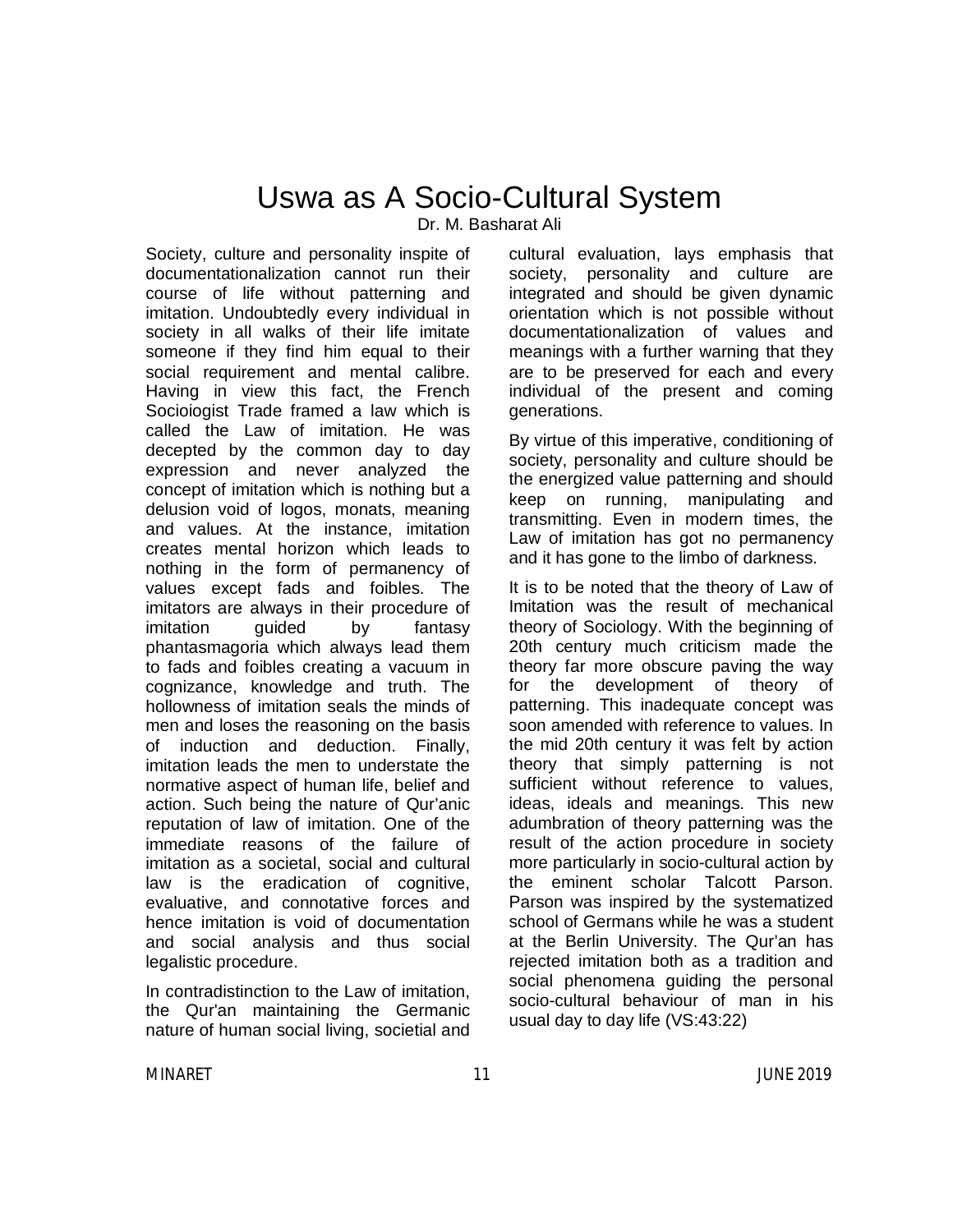It is a universal fact that inspite of rational attitude, wide range intellectual capacity of men by nature rendered impossible to act and behave logically and meaningfully without following. This is not possible without some pattern which is full of knowledge, values and meanings. Long before the discovery of the modern theory of Value Orientation Pattern by the modern action theory of sociology and on one synchronicity by the operational school of philosophy – the outcome of the thinking mind of man, the Qur'an gave the law of patterning in all the totality and dimensionality of its utility in terms of values, meanings and ideals. Inspite of giving meaningful connotation to the theory of patterning through the emphasis of value orientation patterning, the scholars feel that their job has been completed. The modern theory has not been systematically systematized. Hence the modern theory lacks integralism and in this is axiomatically disoriented.

"Certainly you have in the Messenger of Allah an excellent exemplar for him who hopes in Allah and the laterday, and remembers Allah much". (33:21)

As Prophet Muhammad  $(\omega)$  is the Last Prophet and being Mercy to the world, the value orientation pattern or the beautiful conduct of life of the Holy Prophet Muhammad (ﷺ) provides the universal pattern for all mankind throughout the ages so long as human race survives on this globe. In generality referring to mankind, the above verse gives the connotation that mankind in one way or the other has to accept and follow the universal massage as adumbrated by the Holy Prophet Muhammad (رضية). In this way the value orientation pattern of the Holy

Prophet Muhammad (@) attained the meaning and value in sociological parlance– a universal achievement pattern. This can only be done by complying to the proviso or condition enunciated by the verse stating for him who hopes in Allah and the laterday and remembers Allah much (33:21), It means the value orientation patterning will have to be taken for evolution of life in all totality through Qur'anization whose primary condition is Eman and Amal, i.e., faith and action. Sociologically speaking, this point suggests comprehensive understanding with depth and level analysis because such understanding will be commensurating with the personality orientation, action behaviour and dimensionality of the Prophet Muhammad (@) who has been defined by the Qur'an as:

"Certainly Allah conferred a favour on the believers when he raised among them a Messenger from among themselves, reciting to them His messages and purifying them, and teaching them the Book and the wisdom, although before that they were surely in manifest error". (3:163)

The above ayat refers to all spiritual sciences including symbolic, spiritual, and eschatological systems of knowledge, cognition and truth. Such knowledge will have to be acquired in all space-time dimension. Kitab refers to all mundane and supra mundane knowledge promulgated by the past nations. What is that knowledge, has clearly been explained and elaborated by the Qur'an in the stories of all the prophets. Their framework is dyadic relating to the material life and the spiritual life with reference to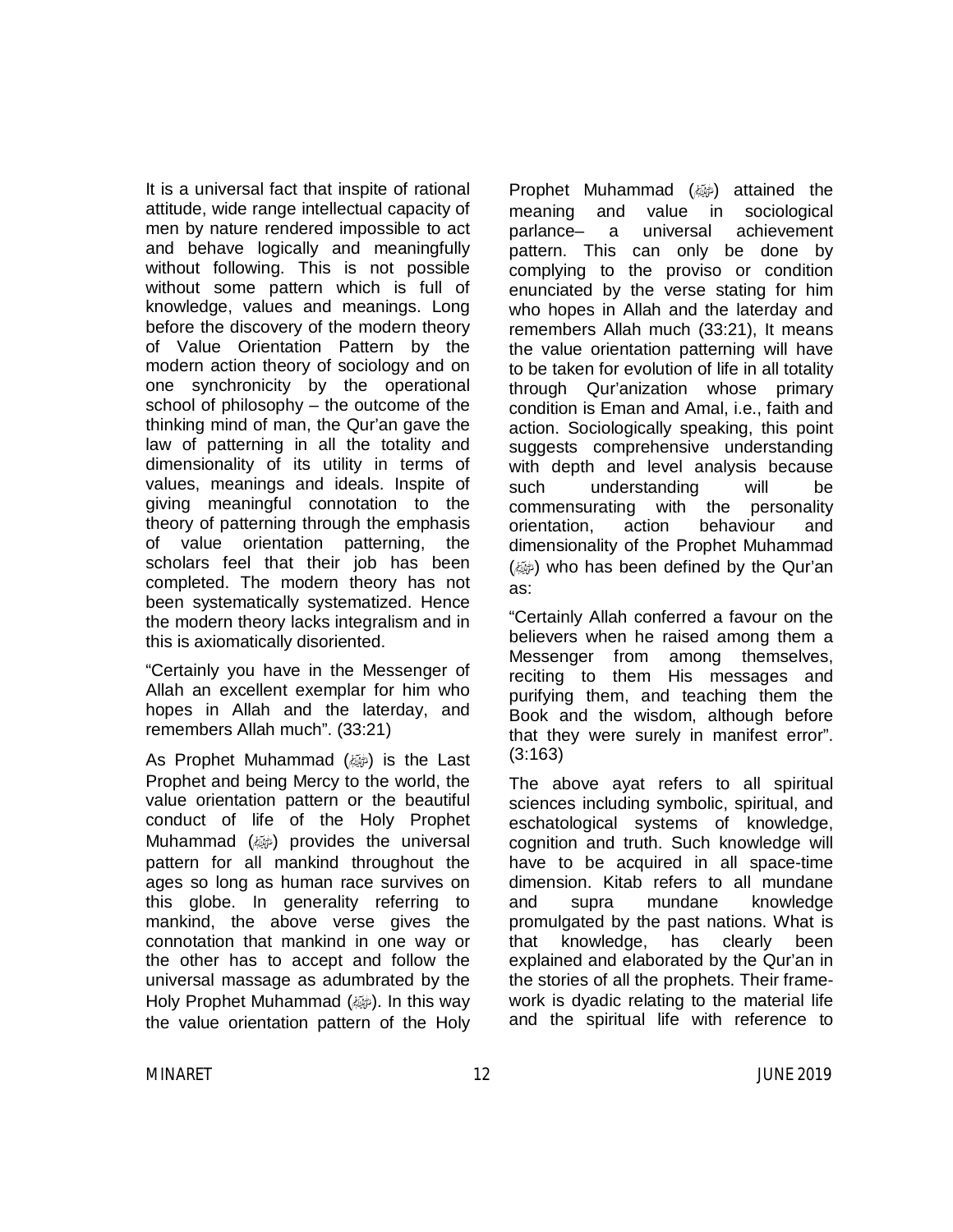social, cultural, and particular space-time condition of the relevant ages dominant in the times of different prophets. These points are graphic and analytical. They are universally particular. The idea of such condition is to give expression in terms of situational knowledge with reference to the particular condition giving exposition to the operational phenomena which is sure to recur in all the coming periodicities of the life of men, nations and societies. This segmentalized analysis and hitherto directed by the Prophet of each respective age, refer that their pattern of conduct and their pattern of direction and development were time-bound, space-bound and restricted to the specific portion of mankind. Noah was meant to direct Jews and Bani-lsreael, Jesus was meant to direct the Christians which were called later on Christian. As such, their messages, directions, their culture, their value orientation pattern procedure of the development of personality, society and culture were again limited in scope, limited in space time situation and hence their pattern or beautiful conduct of life developed eventually and turned into historical phenomena after the lapse of requisite time and were unable to lead mankind in line with the Kitab and Hikmat. They were glorified and made known to the entire world through the Qur'anic revelation on the basis of their space timebound messages with the background miracles.

In the light of the analysis above one can visualize that these messages and their messages were divinely delegated to play their role in partial segmentalized, disorganized, de-systematized and disintegrated framework of reference. Such being the nature of the prophesies of

Noah and Jesus of the advent of the Holy Prophet Muhammad  $(\omega)$  and in him the Divine Message will be completed, eternal, perpetual in all polarities and dimensionalities of the space time. Hence, the messages of the Holy Prophet Muhammad (ﷺ) and his beautiful conduct of life are equally eternal, perpetual, dynamic, capable of sewing in every forward march of human race and in every change, oscillation, spiral, and vicissitude of time. Such being the nature of the case, the prophetic conduct of life is everlasting and the final source for the development of personality, society and culture. The messages and the prophetic guidance of all these prophets as shown above were incomplete and ideational. All of them focalized their attention for the betterment of life after death.

According to the Qur'an man has been born on this earth, will have to live on this globe and will have his resurrection on this earth. With this premise, it was indispensable to give a messenger who could with the final authority to integrate and supra-sensate reality into one composite whole. This means that he should be a messenger well-suited to direct human race in the direction of material and supra material life. He should be able to integrate the two simultaneous poles of life, i.e., sensate and ideational into cordially related whole, thus giving rise to intergalactic pattern of life what the modern sociologists call idealistic pattern combining sensatism and ideationalism in one togetherness. Thus the Holy Prophet Muhammad (ﷺ) developed a systematically systematic integral culture directing the humanity to develop material culture, ideational culture uniting the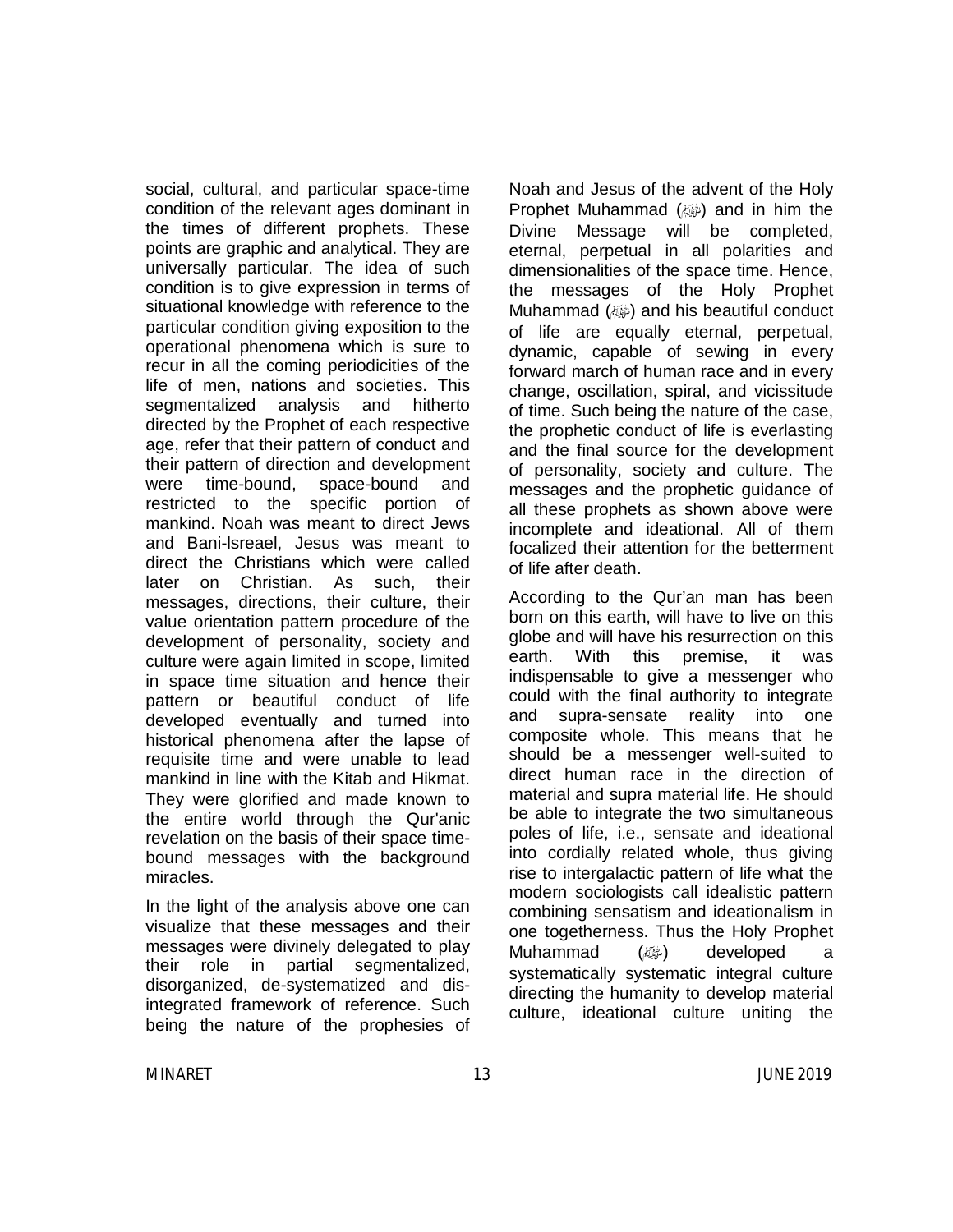mundane and the supra mundane spiritual and supra spiritual into one indivisible whole. In this framework of reference he guided the mankind to develop cultural behaviour, societal and social system.

The finality of the Prophet Muhammad  $(\omega)$  is determined by virtue of the finality of Hikmat which among many systems of knowledge clearly denotes the science and philosophy which are indispensable need of the development of human race. Adam was created to govern the nature and the forces of the nature as given fuller exposition in the initial sura Al-Baqrah. The superiority over all creations, i.e., earthly and celestial was determined by specific prerogative of subjugating nature categorically and atavistically Consequently, to realize this end, Adam was given the perfect knowledge of method, of subjugation of the thing world, as given expression by the Qur'an under the specific term. The corollary involved in this process is the definitive knowledge and cognizance through the denominator of naming the entire object of the haven and the earth what the Qur'an calls *Ilm-ul Ashya* Adam was given the name of 'ashia' and with this endowment he directed the pedigree of the prophets to keep on the process of subjugating the nature in peacemeal. We are unable to get sufficient knowledge as to the starting of the prophets from Adam downright to Abraham. Only Abraham has been given expression entering into the contact of nature. His job was restricted to the extent of discovery of the meaning of objects and repudiating facts that nature is not to be taken as an object of worshipping and divination. By empirical analysis and constant observation he discovered that the things which are in a situation of

decline and decay cannot be taken as something to be worshipped as deity. Herein his mission is completed. After Abraham none of the prophets took up the highly important task of the conquest of nature, had this work been done there would have been no necessity of sending prophets for directing the humanity that nature is subservient to man.

It is the Holy Prophet Muhammad  $(\omega)$ who directed the humanity that life is not completed without obtaining mastery over the nature. The cultures which came into existence from beginning upto the advent of Holy Prophet Muhammad (صلى الله عليه وسلم (were not the culture at all. The specific nature of culture is integralism, i.e., correlation and concordance between material and spiritual worlds. Man cannot understand the real meaning of life without constant efforts to get mastery over material world. Abraham did highly important task by his discovery of the thing world being the value world paved the way for the Holy Prophet Muhammad (@) to direct humanity that a simple understanding of the value patterning of nature is not sufficient without getting mastery over nature and to utilize the nature for better living. Thus Prophet Muhammad (@) is to be credited for putting the humanity on the path of scientifically oriented activity.

It was not 16th or 17th century the age of beginning of science but rather the advent of the Holy Prophet Muharnmad (ﷺ) is the period of modern scientific age. So equipped, the Muslims were directed to continue the task of conquering the nature but through their lethargy and deviant pattern of life they submitted themselves to decadence, degeneration and atrophy allowing the western nations the task of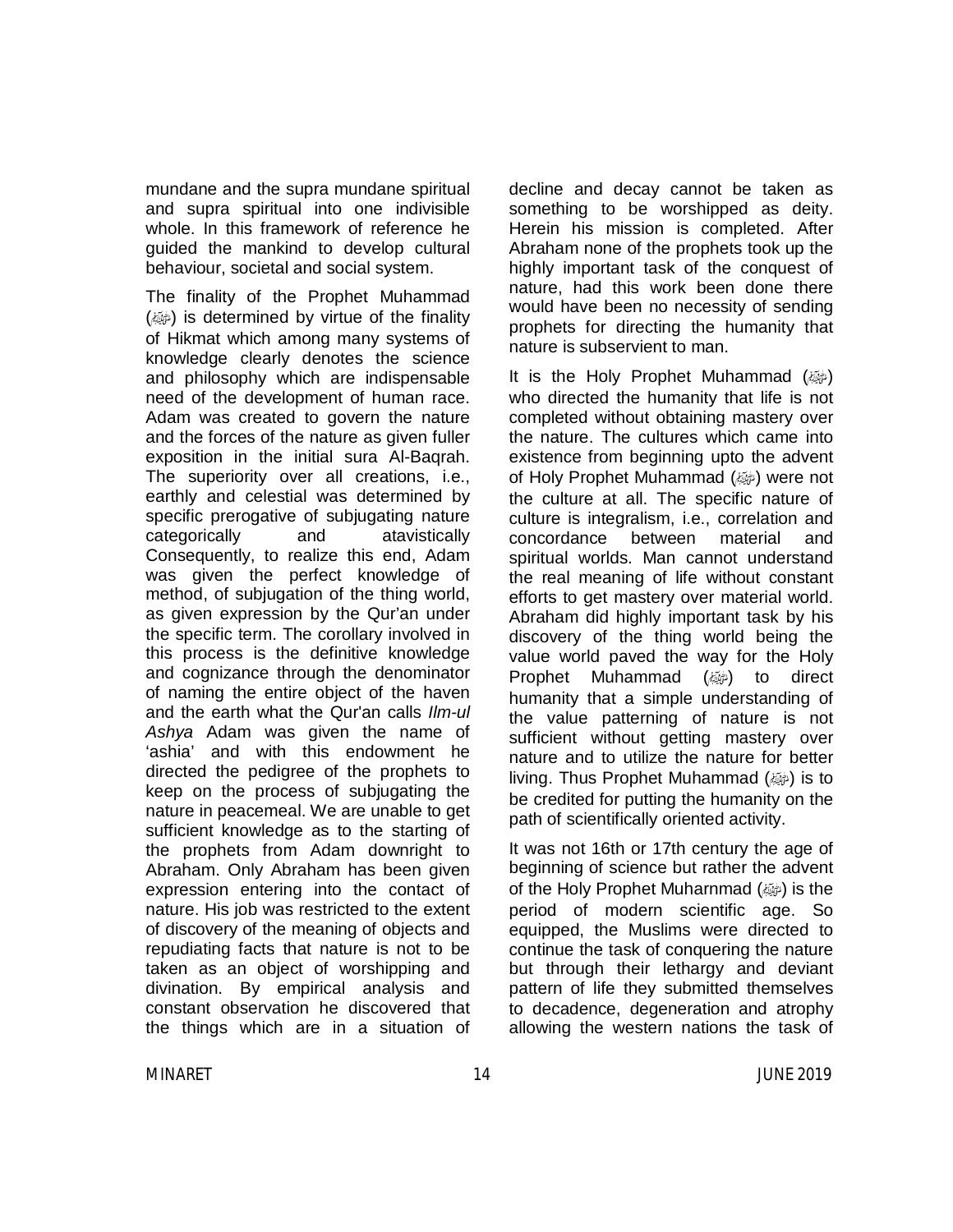conquering nature but unfortunately their disintegrated conquest of nature has put at stake the well-being and happiness of mankind. The western world has taken nature in its exteriority totally disregarding the interiority the realm of values and meanings. They have jeopardized the whole world creating hollows, dichotomies, conflict and dualism.

It is now the high time for the Muslims to come forward and direct the western world to take integrated view point of investigation and discovery of nature identifying that nature is a clear exposition of spiritual meaning referring to the oneness and glory of Almighty Allah. This content analysis will lead mankind to understand that every object of nature stands testimony to the Unity of Allah.

"And whoever is in the heavens and the earth makes obeisance to Allah only, willingly and unwillingly, and their shadows, too, at morn and eve. (13:15)

The verse 33:21 categorically states that the past knowledge, the symbiotic knowledge, the philosophico-scientific knowledge are meant for realizing the completion of social missionary, perfection of human personality and systematically systematizing the ever new knowledge in all its types, forms and content in order to discover the concordance and similarity between man and nature on one side and knowledge and the nature on the other. Like nature, all knowledge and cognizance should stand in Unity in establishing the Divine Truth and the expression of logic and meaningfulness of man, nature and knowledge in relation to the Names and Attributes of Almighty Allah (see Rahman and Yasin).

The human personality in this way cannot be completed without discovery of nature and inner layer of the mind and variegated system of knowledge. It has finally been laid down once and for all that the Muslims cannot take any pattern other than the pattern of the Holy Prophet Muhammad (@). One of the causes of decline of the Muslims is the constant change in patterning as shown by Prophet Muhammad (ﷺ) and adopted patterning of western nations. This variegated pattern stand diametrically opposed to the pattern of life of the Holy Prophet Muhammad (). In all circumstances of life in all happy or adverse conditions of life, the exclusive pattern of Holy Prophet Muhammad  $(\omega)$  is to be taken as binding. The verse 33:21 guides the Muslim nations that this law of patterning is the imperative law. Any omission in patterning in congruity and strict concordance with the pattern of Holy Prophet Muhammad  $(\omega)$  is tantamount to 'shirk' and 'kufr' so much so that the Muslims are not allowed to follow any other pattern even in a situation of crisis, war, or any other sociocultural mishap anomalous and jaundized situation. The verse 33:21 was revealed at a time when the Muslims were few in number and threatened by the opposition and wars by the enemies like Badr.

One of the causes of conflict of values of decline and chaotic condition of our life is mummish inclination of west in language, ways of life and fads and foibles.

The reconstruction or Islamization of society will never be successful unless attention is given to this detrimental situation in our life today. We need to understand that religion is the very foundation of (Continued on page #.10)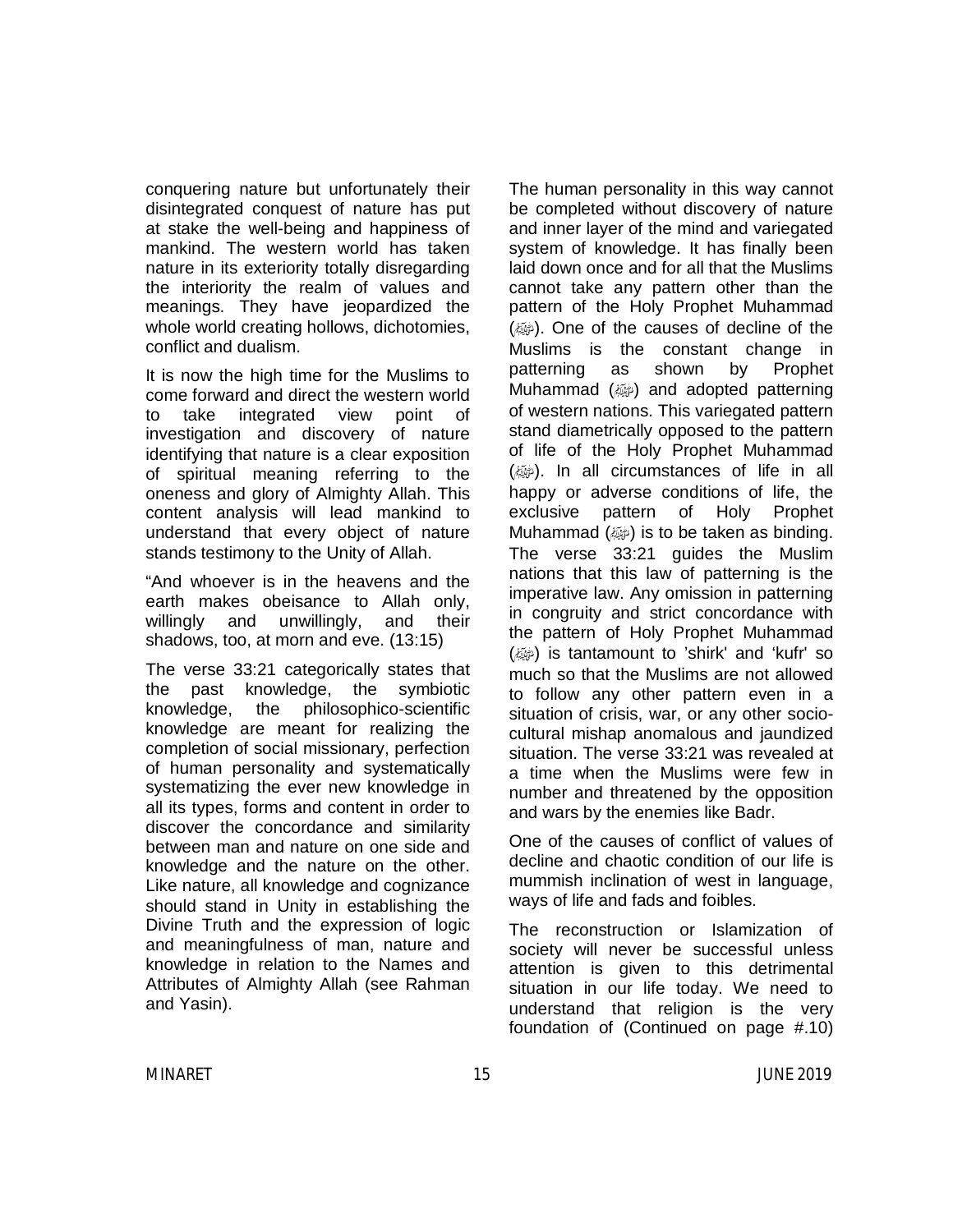# The Honey Bee

Ibrahim B. Syed, Ph.D.

There cometh forth from their bellies a drink of hues (varying culours), wherein is healing for mankind. Lo! herein is indeed portent (Sign) for people who reflect.... (16 : 69)

The reader of the Qur'an must have been wondering why Surah 16, An-Nahl or the Bee, is named after lowly creature.

In the scientific language all the honeybees belong to the genus Apis. The honeybee communicates with other honeybee using a dance language which the scientists have discovered to be very complicated and highly developed. Kari Von Frisch of the University of Munich in Germany, in the 1940s, first discovered the significance of bees' dances. Once the honeybee discovers a source of food, it returns to the hive and the forager bee recruits other bees through both sound and dance and communicates information about the location of food.

#### **A Pattern:**

More than 2,000 years ago, Aristotle himself documented the honeybee's ability to recruit her nest mates to a good food source but did not speculate on how the communication took place. It took over 2,000 years to understand the communication system of the bee. Frisch and his followers were able to recognize a pattern in the dance. The forager walks across the vertical sheets of comb hanging in the hive and traces out the shape of a figure eight (8); she pauses in each loop to shake her body from side to side. A few potential recruits chase after the dancer attentively for some time and then fly out on their own toward the target. Frisch discovered that the direction in which the dance faced during her waggling run pointed toward the food site in relation to the sun; if she waggled 60 degrees to the left of 12, facing the 10'O clock, then the food lay 60 degrees to the left of the sun. In addition, he noticed that how fast the dancer completed her circuits corresponded to the distances between the hive and the feeding site; the closer the food, the more frenzied her pace. Von Frisch and his colleagues made detailed accounts of the dance language. They could observe the dances, decipher its meaning and then locate the food supply of which it spoke. This is a stunning accomplishment for scientists.

The sounds it makes with its wings are truly an essential part of the honeybee's dance languages The dancer bee emits sound signals that help the dance followers to find out where the dancer is located and how she is moving, which in turn offers them critical information regarding the direction anal distance to the feeding site. The dance attenders receive these signals through the Johnston organs located in their antennae, which are always held near the dance. Because these organs are bilateral one on the left and one on the right the dance followers can use them to judge their position with respect to the dancer and therefore understand the direction to the food. At the same time, the followers emit sounds that vibrate the comb. The forager-stops her dance when she receives these signals and delivers samples of the food she has collected. These appetizers give the

MINARET 16 JUNE 2019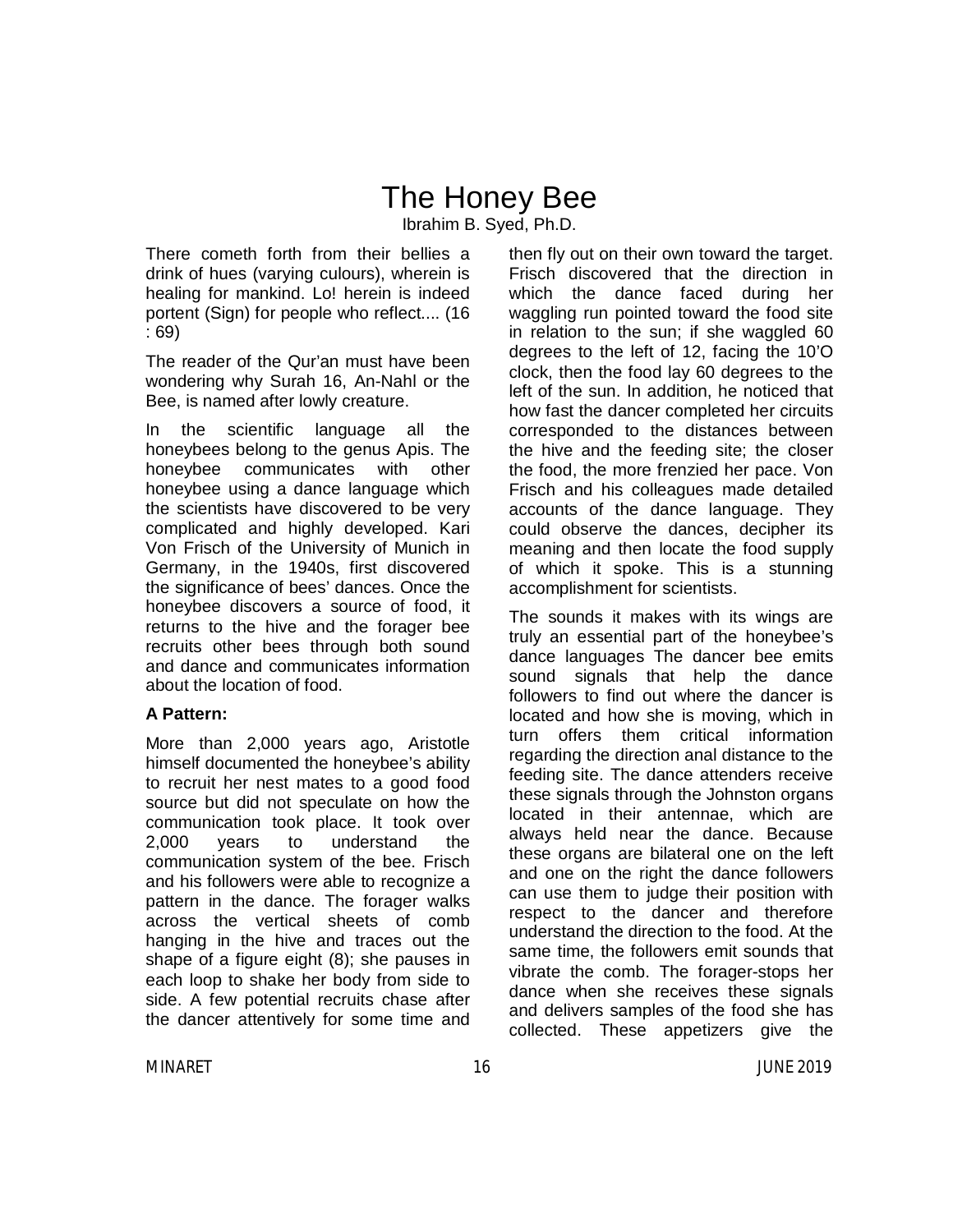dance followers additional information about the taste, smell and quality of the food source. The bees attend the dancing for a while and then fly out to determine the food source on their own. If they are fortunate, they will find the food. If they fail; they will return to the nest and try again.

#### **Qur'anic Reference:**

The exactness of the Qur'anic words in their reference to scientific phenomena occurs in Surah 16, ayah 68, which states;

"And Thy Lord inspired the bee, saying: Choose thou habitations in hills and in the trees and in (men's) habitation."

Yousuf Ali says: Auha; wahyan ordinarily means inspiration, the Message put into the mind or heart by Allah. Here the bee's instinct referred to Allah's teaching, which it undoubtedly is.

In the above verse, Allah (SWT) is commanding the bee to choose (to make a hive) a dwelling in the hills, trees and other places which man has built. In Arabic the verb assumes a specific form when it is in the imperative form and can be either masculine or feminine according to the context. In the Qur'an, the Arabic command of ittalkhizee (go choose) is given to the her in the feminine imperative form. It is shockingly true that only the female bee finds a new home. The queen and the workers are the heart of the hive: the male drones exist solely to mute with the queen. Thus the Qur'an makes a very accurate statement when it refers only the female bee as the one which is being commanded from Allah (SWT) to make a dwelling. As we know the Qur'an is the Book of Guidance and the theme of the Qur'an is "mankind" and it is not a book of science. However over 750 verses are found in the Qur'an which relate to scientific phenomena as an argument to invite the believers to the Truth. The noted scholar Afzalur Rahman in elaborating the interconnectedness between science and the Qur'an says:

The Qur'an clearly establishes the fact that science and the Qur'an are two aspects of the same Truth and there is no contradiction between them. Thus the Qur'an introduces new dimensions into the study of religion and its philosophy and seeks to bring; men of knowledge (scientists) closer to Allah through the study of His Attributes and manifestations in the material world.

In another verse in Surah 16: An-Nahl the Qur'an says:

Then eat of all fruits (all produce of the earth) and follow the ways of the Lord, made smooth (for thee). There cometh forth from their bellies a drink of hues varying colours), wherein is healing for mankind. Lo! herein is indeed portent (Sign) for people who reflect  $\dots \dots$ (16:69)

Allama Yusuf Ali in his commentary states: "The bee assimilates the juice of various kinds of flowers and fruit, and forms within its body the honey which is stored in its cells of wax. The different kinds of food from which it makes its honey give different colours to the honey, e.g., it is dark-brown, light-brown, yellow, white, and so on. The taste and flavour also varies, as in the case of heather honey, the honey formed from scented flowers, and so on. As food, it is sweet and wholesome, and it is used in medicine. Note that while the instinctive individual acts are described in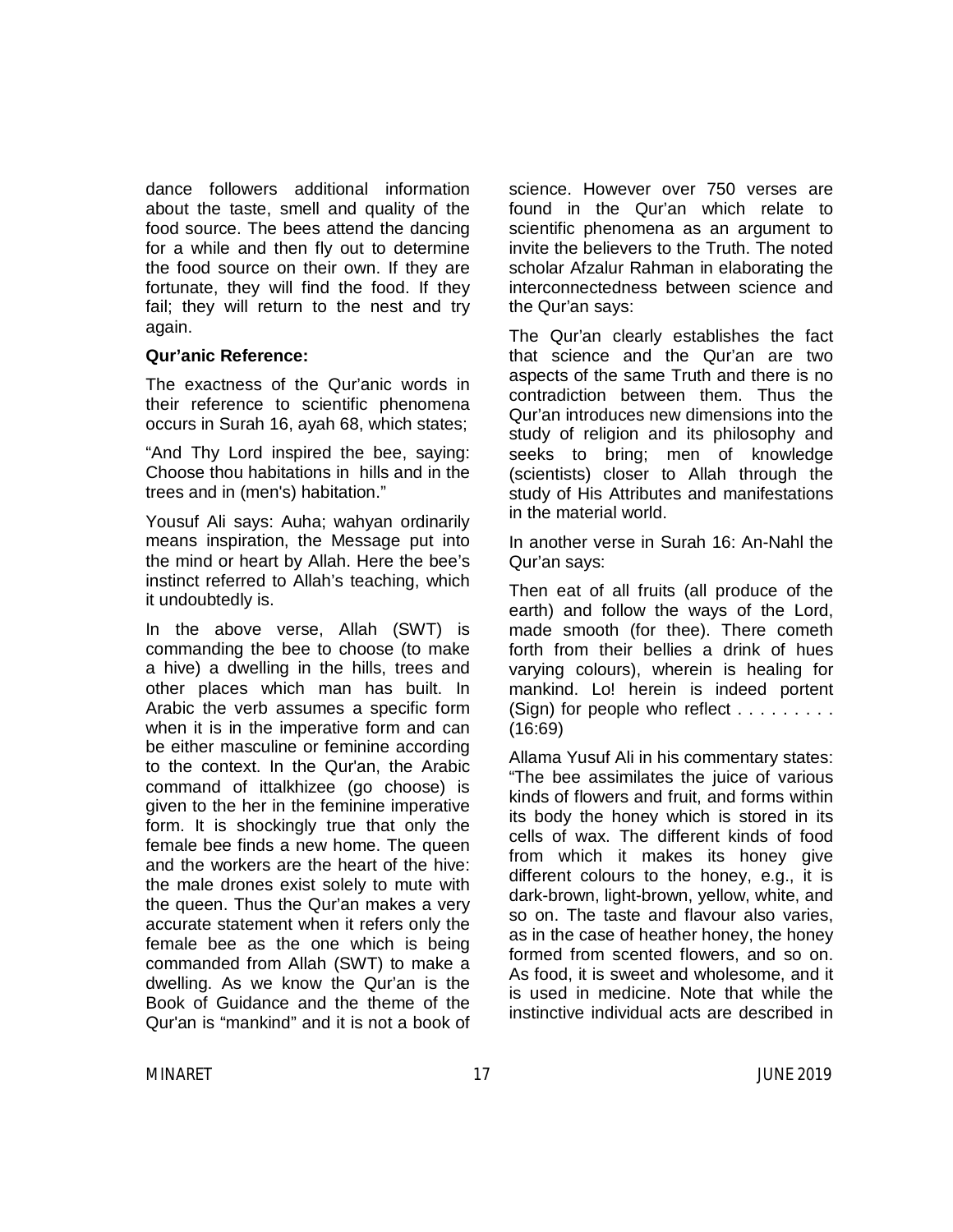the singular number, the produce of "their bodies" is described in the plural, as the result of their collective effort.

#### **Honey: A Healing for Mankind:**

As stated in l6:69, there is a natural healing power in honey of great benefit to mankind. This has been documented in the world's oldest medical literature. For example, the Sumerians and the Egyptian physicians about 4000 years ago used honey to treat internal and external wounds, ulcers, diseases of the eyes, lungs, skin and, in particular, diseases of the stomach and intestines. Similar practices have been recorded by the Chinese, Indians, Greeks and Romans. Hippocrates, the father of Western Medicine, used honey to treat a number of diseases. lbne Sina, the Prince among Muslim physicians, listed several beneficial use of honey in his monumental work of medicine "The Canon of Medicine". Among the uses he listed are: preservation of youthfulness, improvement of memory, feeling of happiness, assists in digestion, increase in appetite and helps promote in one's rendering of speech.

Since 1937, it has been known that honey has antibacterial quality due to its high sugar concentration (76 g/ 100 ml), acidity  $(Ph = 3.6-4.1)$  and the organic antibacterial compounds present in honey. The composition of honey is very complex containing a variety of biochemical compounds including vitamins, amino acids, enzymes, hormones, etc. It is used in the treatment of wounds and ulcers. Surgeons and physician's are using honey in the treatment of gunshot wounds, ulcers, surface wounds, cuts and abrasions, in the treatment of gastroenteritis (diarrhoea). In the academia a number of PhD. dissertations have been written on honey, particularly its biochemical properties. Endocrinologists say that glucose levels in blood of healthy volunteers is increased whereas among the diabetic patients it is decreased after consumption of honey.

#### **Smartness of the honeybee:**

How smart is the common honeybee? It is far smarter than today's most powerful supercomputers. Modern computers can attain the amazing processing speed of 16 gigaflops or 16 billion simple arithmetic operations, such as adding two numbers, each second. On the other hand the bee's brain shows that the lowly honeybee performs the equivalent of ten trillion operations per second. Very astounding!

In the spring of 1983, the Smithsonian Institution conducted a symposium on animal intelligence at which one of the researchers was Princeton ethnologist, James L. Gould, an internationally renowned expert on honeybee behavior. In one of his experiments he wanted to observe the ways bee locates new food sources. To achieve this Gould provided honeybees with desirable food sources. Once they were accustomed to feeding at the stations. he moved food sources by a factor of the 1.25 the distance of the previous move. What Gould found was that after a few such moves, the honeybees no longer had to search for the new location, but anticipated Gould's behaviour so accurately that he found the bees circling the new location before he had even arrived and waiting for their food. The honeybees were able to construct quite a complex simulation of reality in their tiny brains (less than 10 milligrams) and deduce from past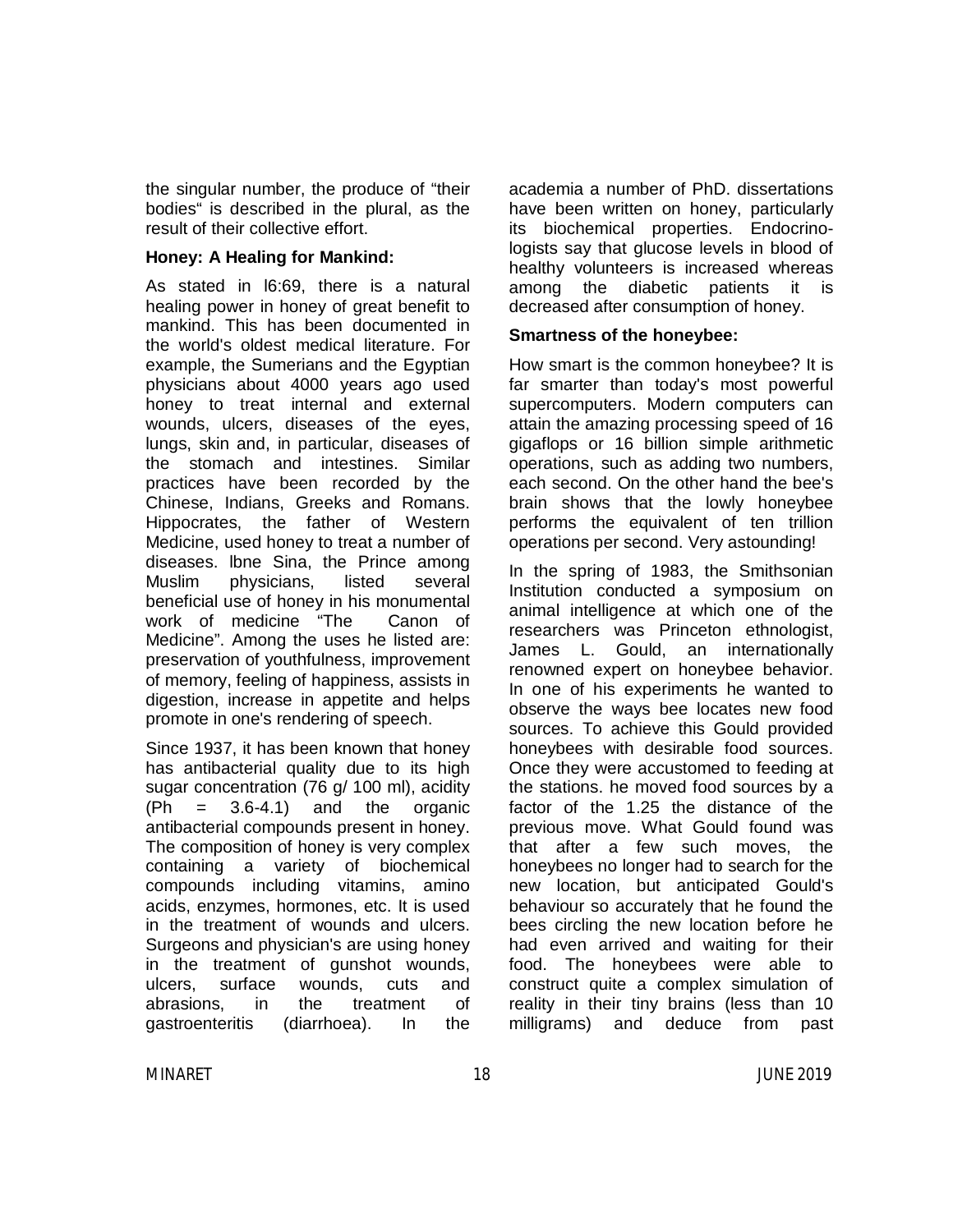experience where Gould was going to place the food next. The bee does all of this while consuming lot less power than computer. According to Byte magazine, "a honeybee brain dissipates less than 10 microwatts... It is superior by about seven orders of magnitude to the most efficient of today's manufactured computers." What it means is that over ten millions of bee brains can operate on the power needed for a single 100 watt light bulb. The most efficient of today's computers use hundreds of millions of times more energy to perform an equivalent number of operations. As shown above, they are able to navigate across long distances to locate sources of nectar and then return to the hive and communicate directions to fellow bees. They prepare special food items such as royal jelly and beebread, for their young.

They protect their home by recognizing and repelling intruders. They regularly remove garbage and other refuse from their hive. They control the climate in the hive by fanning the fresh air and sprinkling water during summer and by clustering together for warmth in the winter. When their hives become overcrowded, they are smart enough to know that some have to leave and establish new colonies.

**Note**: This article is based on *Jumah Khutbahs* (Friday Sermons), the author delivered at the Islamic Center of Madison, Wisconsin, Al-Fajr Masjid, Indianapolis and Islamic Center of Louisville, Louisville, Kentucky. The author is a known exponent for the interpretation of Al-Qur'an in the light of modern knowledge. The author encourages feedback from the readers.

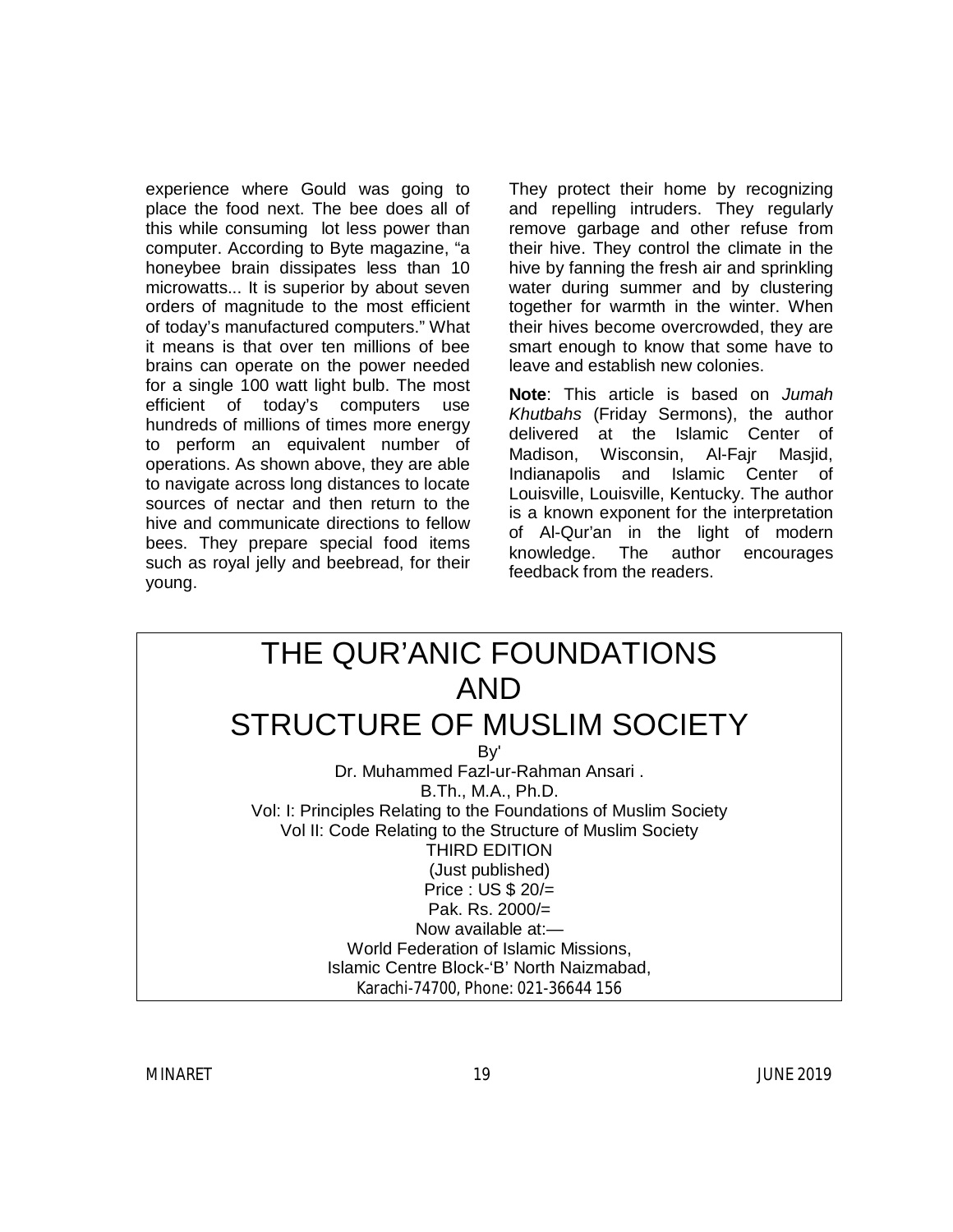### Sufiism: The Uncovering of the Ninth Veil: Chapter concerning their Rules in Asking

(Continued from Last issue)

God hath said: "They ask not men with importunity" (Qur.ii,274). Any one of them who asks should not be repulsed, for God said to the Apostle: "Do not drive away the beggar" (Qur.xcm,l0). As far as possible they should beg of God only, for begging involves turning away from God to another, and when a man turns away from God there is danger that God may leave him in that predicament. l have read that a certain worldling said to Rabi'a Adawiyya: "O Rabi'a, ask something of me that I may procure what you wish." "O Sir, she replied, "I am ashamed to ask anything of the Creator of the world; how, then, should l not be ashamed to ask anything of a fellow-creature?" It is related that in the time of Abu Muslim, the head of the ('Abbasid) propaganda, an innocent dervish was seized on suspicion of theft, and was imprisoned at Chahar Taq. On the same night Abu Muslim dreamed that the Apostle came to him and said: "God has sent me to tell you that one of His friends is in your prison. Arise and set him free." Abu Muslim leapt from his bed, and ran with bare head and feet to the prison gate, and gave orders to release the dervish, and begged his pardon and bade him ask a boon. "O prince," he replied, "one whose Master rouses Abu Muslim at midnight, and sends him to deliver a poor dervish from affliction -- how should that one ask a boon of others?" Abu Muslim began to weep, and the dervish went on his way. Some, however, hold that a

dervish may beg of his fellow creatures, since God says: "They ask not men with importunity," i.e. they may ask but not importune. The Apostle begged for the sake of providing for his companions, and he said to us: "Seek your wants from those whose faces are comely."

The Sufi Shaykhs consider begging to be permissible in three cases. Firstly, with the object of freeing one's mind from preoccupation, for, as they have said, we should not attach so much importance to two cakes of bread that we should spend the whole day and night in expecting them; and when we are starving we want nothing else of God, because no anxiety is so engrossing as anxiety on account of food. Therefore, when the disciple of Shaqiq visited Bayazid, and in answer to Bayazid's question as to the state of Shaqiq informed him that he was entirely disengaged from mankind, and was putting all his trust in God, Bayazid said: "When you return to Shaqiq, tell him to beware of again testing God with two loaves: if he is hungry, let him beg of his fellow-creatures and have done with the cant of trust in God." Secondly, it is permissible to beg with the object of training the lower soul. The Sufis beg in order that they may endure the humiliation of begging, and may perceive what is their worth in the eyes of other men, and may not be proud. When Shibli came to Junayd, Junayd said to him: "O Abu Bakr, your head is full of conceit, because you are the son of the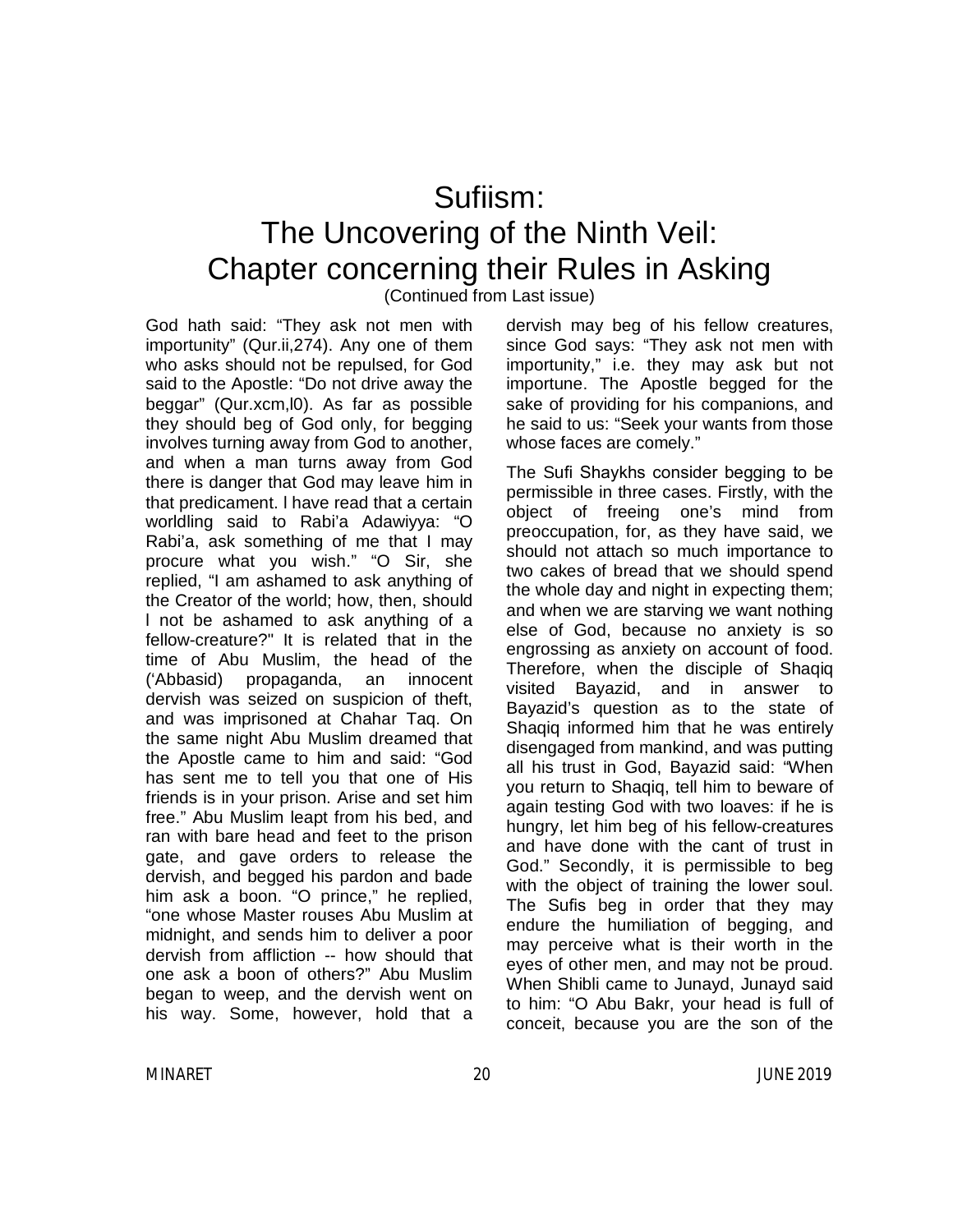Caliph's principal chamberlain and the governor of Samarra. No good will come from you until you go to the market and beg of everyone whom you see, that you may know your true worth." Shibli obeyed. He begged in the market for three years, with ever decreasing success. One day, having gone through the whole market and got nothing, he returned to Junayd and told him. Junayd said: "Now, Abu Bakr, you see that you have no worth in the eyes of men: do not fix your heart on them. This matter (i.e. begging) is for the sake of discipline, not for the sake of profit." It is related that Dhu 'l-Nun the Egyptian said: "I had a friend who was in accord with God. After his death I saw him in a dream, and asked him how God had dealt with him. He answered that God had forgiven him. I asked him: 'On account of what virtue?' He replied that God raised him to his feet and said: 'My servant, you suffered with patience much contumely and tribulation from base and avaricious men, to whom you stretched out your hands: therefore I forgive you." Thirdly, they beg from mankind because of their reverence for God. They recognize that all worldly possessions belong to God, and they regard all mankind as His agents, from whom - not from. God Himself - they beg anything that is for the benefit of the lower soul; and in the eyes of one who beholds his own want, the servant that makes a petition to an agent is more reverent and obedient than he that makes a petition to God. Therefore, their begging from another is a sign of presence and of turning towards God, not a sign of absence and of turning away from Him. I have read that Yahya b. Mu'adh (al-Razi) had a daughter, who one day asked her mother for something. "Ask it of God," said the mother. "I am ashamed," the girl replied, "to ask a material want from Him. What you give me is His too and is my allotted portion." The rules of begging are as follows: If you beg unsuccessfully you should be more cheerful than when you succeed, and you should not regard any human creature as coming between God and yourself. You should not beg of women or market-folk (ashab-i aswaq), and you should not tell your secret to anyone unless you are sure that his money is lawful. As far as possible you should beg unselfishly, and should not use the proceeds for worldly show and for housekeeping, or convert them into property. You should live in the present, and let no thought of the morrow enter your mind, else you will incur everlasting perdition. You should not make God a spring to catch alms, and you should not display piety in order that more alms maybe given to you on account of your piety. I once met an old and venerable Sufi, who had lost his way in the desert and came, hunger stricken, into the market place at Kufa with a sparrow perched on his hand, crying: "Give me something for the sake of this sparrow!" The people asked him why he said this. He replied. "It is impossible that I should say 'Give me something for God's sake!' One must employ the intercession of an insignificant creature to obtain worldly goods."

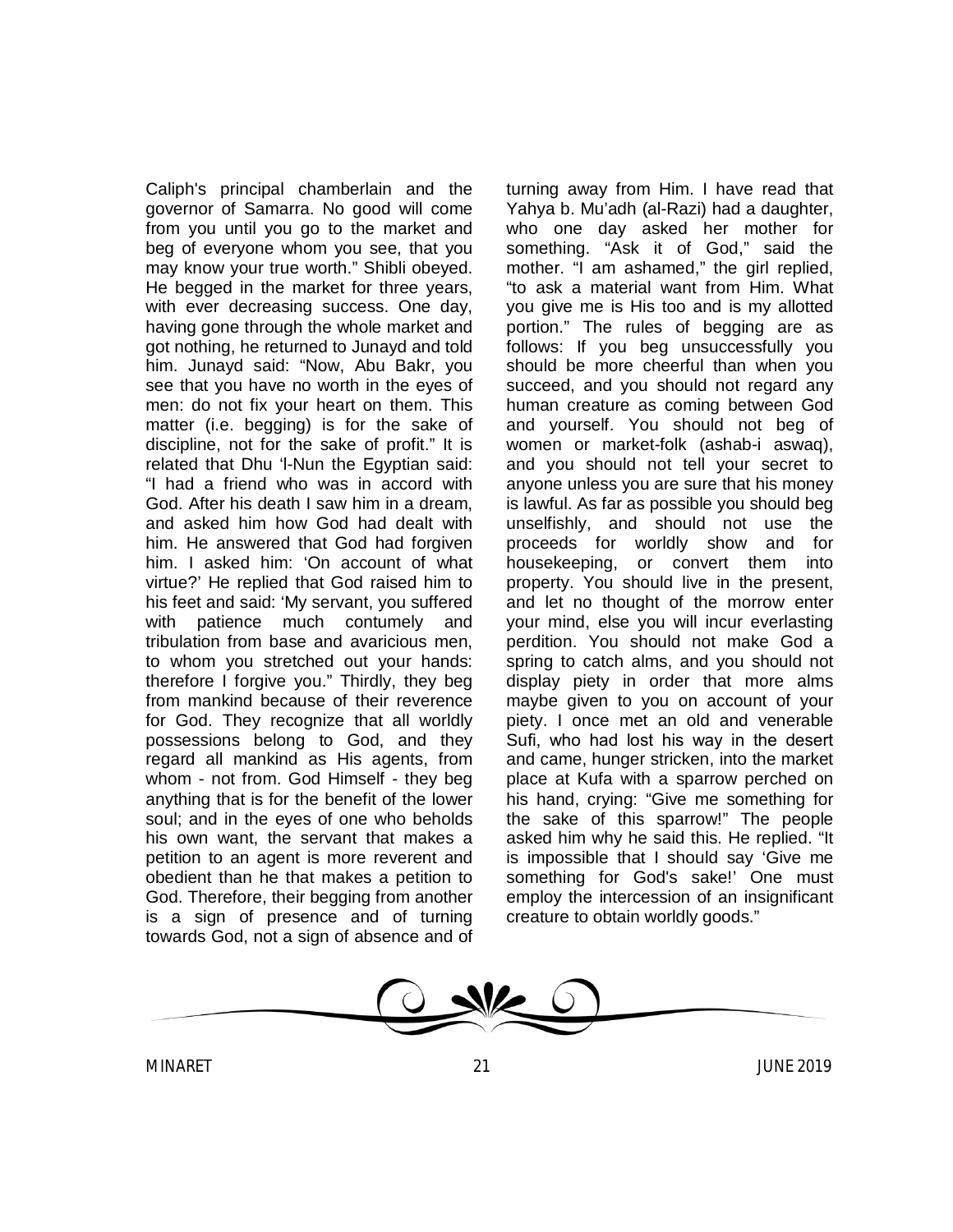### Fudail Bin Eyad

Syed Abdul Hye Bukhari

#### **The Sinner Repents**

It was a dark night, as dark as the soul of a sinner. The moon had set early as it was the first week of the lunar month and the distant stars were hardly visible on the clouded sky. The night had spread her dark mantle over Khurasan and the people were fast asleep except a few saintly men and women who sought solitude and quiet to stand in the service of their Lord. There were also others who did not sleep, those whom the dark of night offered an opportunity to execute their evil designs.

While absolute quiet prevailed everywhere, a dark shadow emerged out of a street and strode along the main road in a city in Khurasan. He was muffled in a dark blanket and could hardly be seen in the surrounding darkness. It was none other than the notorious captain of a robber band, Fudail bin Eyad. He was a daring person and had inspired the people of Khurasan with terror. No caravan dared continue its journey at night in that part of Khurasan for fear of Fudail's band.

But Fudail had now set out on a different errand the errand of love. He was in love with a girl who lived in the city with her parents. He had tried to persuade her to run away with him on many occasions; but in vain, she did not love him and did not like to abandon her parents. He had now become desperate; life seemed to him to be devoid of meaning without her and he decided to kidnap her from the house of her parents.

After passing through at the labyrinth of streets, Fudail stood infront of a small

house which was surrounded by a compound wall covered by moss. The occupants of the house were fast asleep. This house was the destination of Fudail; here slept the lass who had stolen his heart. Fudail approached the compound wall, dropped his blanket and was about to jump across the wall when suddenly his attention was caught by a melodious voice. Somebody was reciting the Holy Qur'an in a neighbouring house:

"Has not the time come yet for the believers that their hearts should yield to the remembrance of Allah." (57:16)

The melodious recitation filled the quiet and had a strong effect on Fudail. There he stood, reciting the verse repeatedly while he had lost all consciousness about his surroundings. It seemed to him as if the verse had been revealed only to admonish him who had plunged headlong into the vortex of sin and who was, even at that moment, planning to outrage the chastity of a modest virgin.

"Has not the time come yet for the believers that their hearts should yield to the remembrance of God," repeated Fudail and then cried: "Yes My Lord! the time has come for me to come out of the vortex of sin and take refuge in Thy Mercy."

With tears of remorse gushing out from his eyes, Fudail took his blanket and flinging it across his shoulders, traced his steps back. He was now a changed man determined to abandon his evil ways and begin his life anew as a true believer. He kept on walking until he reached the

MINARET 22 JUNE 2019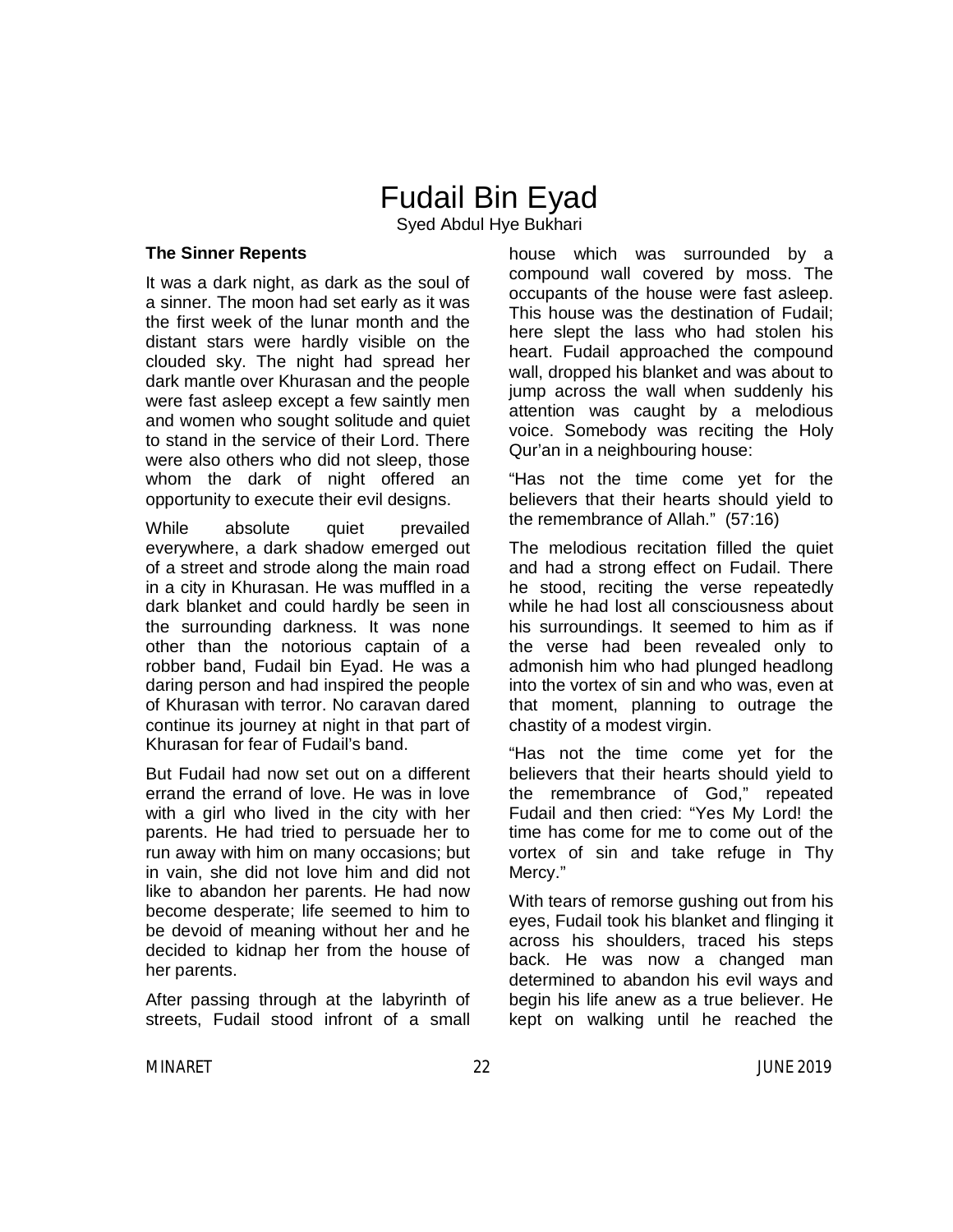outskirts of the city and sat down on a mound out of sheer exhaustion. He looked around and discovered that it was the ruin of certain ancient palace. At some distance from him, in an open plain, a caravan seemed to be at camp. Little did the travelers think that the person whom they feared the most was so near to them! But they had no reason to be afraid of him now. While Fudail sat repenting over his sins he heard a whisper from behind a bush. Two men were discussing certain grave matter.

One of them said: "In my opinion, the caravan should resume its journey just now. It is easier travelling at night than in the heat of the day.

Another man replied: you hold that opinion because you are not fully acquainted with this part of the country. It is the hunting ground of Fudail and we should be very careful and alert until we are out of this region.

When Fudail heard this discussion be repented still more. He questioned to himself whether God had created him to pester people like that? He solemnly promised that he would change his ways and devote his life to the service of Islam and Muslims and live in the vicinity of the Holy Ka'aba.

#### **A Convert**

Fudail subsequently decided to travel to Kufa and learn Islamic Theology. Those were the days when Kufa was the centre of Islamic learning. Eminent scholars like Imam Abu Hanifah were expounding Islamic Theology and canonical law to those who had a thirst for knowledge. In Kufa Fudail devoted himself to his studies; the list of his tutors includes names of such eminent personalities as Imam Aamash Sulaiman al-Taimi, Hamid al-Tawil, Yahya bin Saeed Al-Ansari, Muhammad bin Ishaq, Ja'afar bin Mohammad, Al-Sadiq, Ismail bin Khalid, Imam Abu Hanifah, Muhammad Bin Ya'ala, etc. Fudail paid particular attention to Hadith, the sayings of the Holy Prophet  $(\omega)$  and in course of time he became himself an Imam of Hadith. Great personalities like Sufyan Thauri, Imam Shafie, Imam Muhammad bin Ismail Bukhari, Imam Muslim etc., were among his students of Hadith. He commanded great respect in the society on account of his knowledge and piety. The great Abbasid Caliph, Haroon al-Rashid used to say that among scholars he never saw anyone more dignified than Imam Malik or more pious than Fudail bin Eyad, After the completion of his studies at Kufa Fudail travelled to Mecca and settled there. He worked as a labourer and earned livelihood for himself and his family.

Though he commanded great respect among the officers of state, he never accepted any gift from them.

Once, Caliph Haroon al-Raishid came to Mecca as a pilgrim. As the spirit of Haj, which renders the rich and the poor, the master and the slave and the ruler and the ruled equals, he went to see an acquaintant, Fudal bin Rabi.

When the latter saw the Caliph at his door he felt extremely uneasy and said: "You might have sent me word and I should have come to you, O Commander of the Faithful!"

"Never mind Fadal", said the caliph. "I am now in a state of mind which does not allow formalities. Please take me to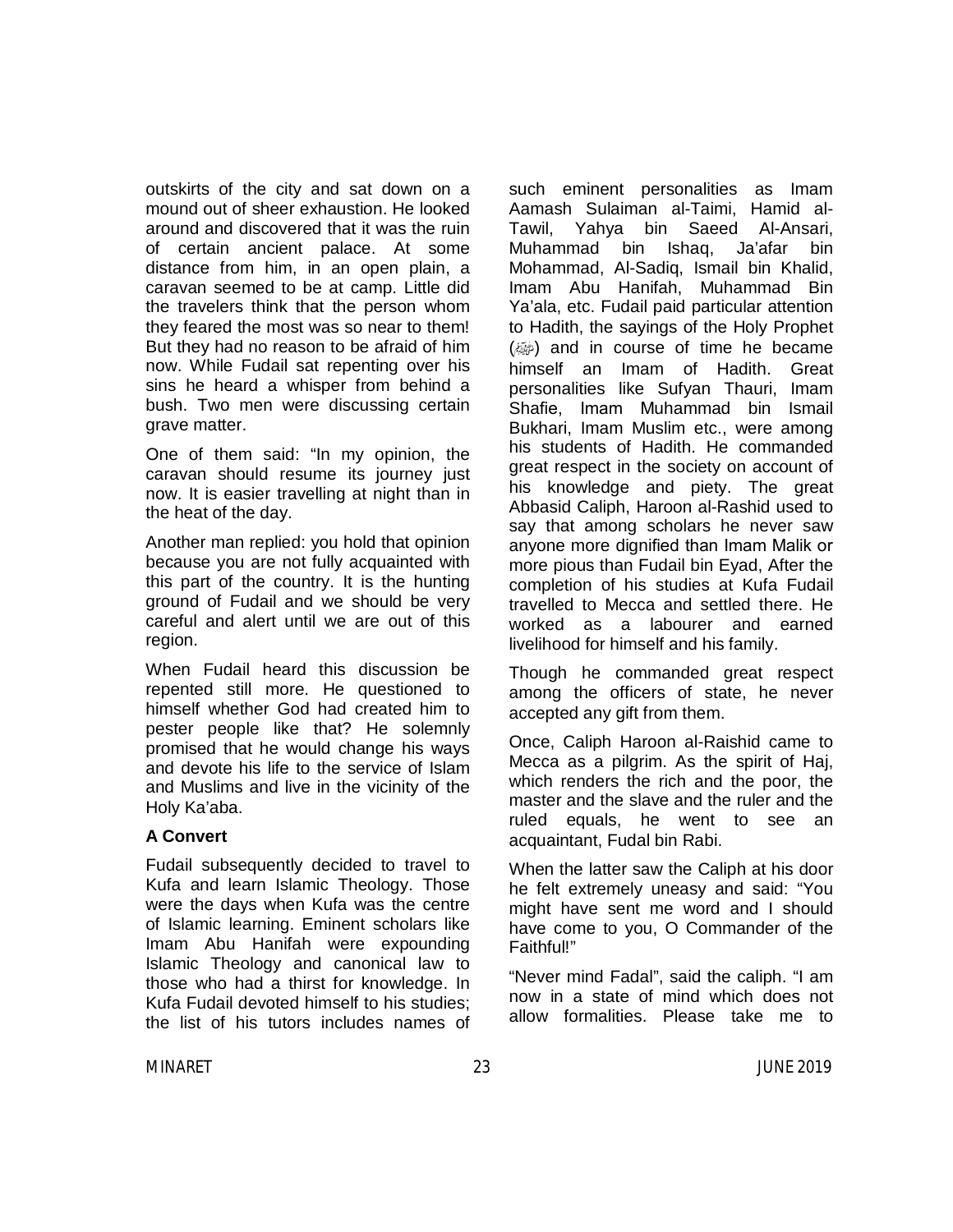someone whose discourse might elevate my spirits for I am feeling spiritually depressed." In the holy vicinity of the Ka'aba, the conscience of the caliph had become quite strong and it had begun to prick him severely. Fadal understood it and conducted him to Sufyan bin Uainah, a renowned scholar, and knocked at his door.

"Who is there at the door?" come a voice from within.

"It is the Commander of the Faithful", replied Fadal.

When Sufyan heard this, he came running and opened the door he was panting with anxiety. "Why did not the Caliph summon me to his residence?" he said, and conducted them inside the house. They sat together for some time discussing various matters. The caliph asked him if he was indebted and on receiving the reply in affirmative he ordered for the payment of his debts and left him. When they were out in the street he said to Fadal: "I am not satisfied yet, take me to some other person."

Then they came to another scholar, Abdul Razak bin Hammam, but the caliph was not yet satisfied. Finally, they came to the house of Fudail bin Eyad. They could hear from outside that he was saying his prayers and reciting certain verse of the Holy Qur'an again and again. When his prayers were over, they knocked at the door.

"Who is there at the door?" asked Fudail.

"The Commander of the Faithful wants to see you," replied Fadal.

"Why should he want to see me ?" asked Fudail in an accent which bespoke of his displeasure.

"Please open the door," insisted Fadal, "It is your duty to obey the Caliph".

Fadal was right, As Islam aims at maintaining peace and order, it has rendered the obedience of the caliph obligatory, The Holy Quran Says:

"Obey God, Obey the Prophet and also those among you who are at the helm of affairs." (4:59)

Fudail, therefore, had to open the door and he conducted them into his room. When they had taken their seats, he blew the candle off. While he was extinguishing the candle, his hand got touched by the hand of the caliph. "How soft is this hand", said he." May it be saved from the flames of Hell!"

The caliph then asked him for some advice.

"Well, I shall tell you something which may prove useful to you," said Fudail bin Eyad.

"When Omar bin Abdul Aziz knew," continued he after a short pause, "that he had been chosen to be the Caliph, he was extremely uneasy. He gathered some of his friends and told them in a grieved tone that he had been called to shoulder a great responsibility and that he needed their counsel. Salim bin Abdullah, a friend of him, said: "you should treat those older than you as you might treat your father. Those who are equal to you in age should be treated as brothers and those who are younger than you should be regarded as your own children and treated accordingly."

Reja' said: "lf you want to be saved from punishment on the day of Judgement you should choose for other Muslims what you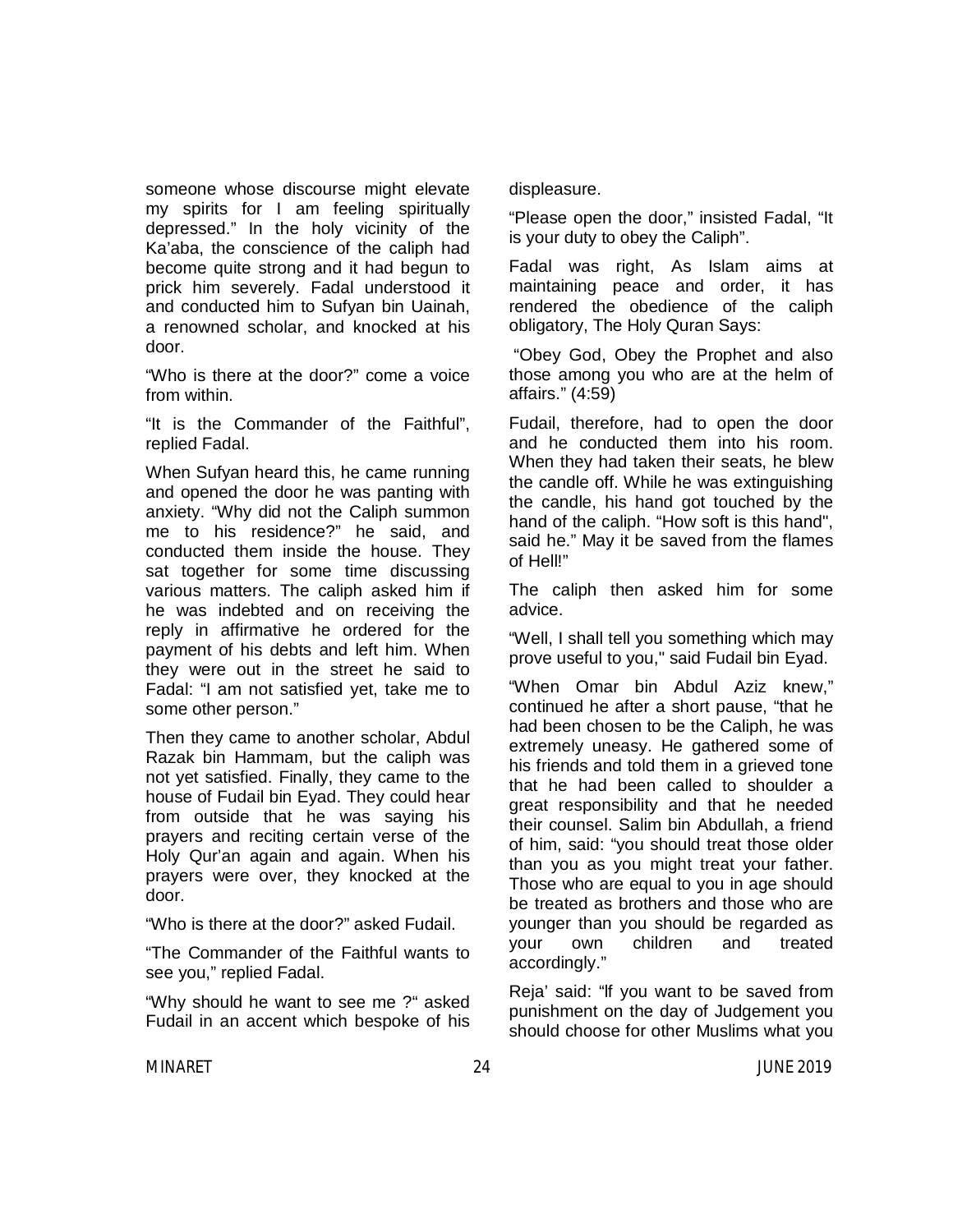choose for yourself; you should never wish for them what you dislike for yourself."

"I am sorry for you O Caliph" said Fudail to the Caliph", there is none around you who is really sincere to you in counsel. Now, you may see that Omar bin Abdul Aziz had regarded the Caliphate as a responsibility and you take it for a prize. May God have mercy on you on the Day when people shall be staggering (because of extreme fear)".

The caliph heard the discourse of the scholar in perfect silence. He felt remorse for his own misdeeds and tears gushed up to his eyes. When Fudail finished his talk, he said to him: "May God have Mercy on you, please tell me something more."

"Yes, you may have more," said Fudail. "When the governor of a province complained to Omar bin Abdul Aziz about the rush of work the latter wrote to him: "Brother, I remind you of Hell, the dwellers of which shall keep awake forever. I warn you, lest you should be summoned by God in a state that there remains for you no hope of salvation (on account of your slackness in performing your duties)." When the letter reached the governor he was so moved by it that he came to the caliph and requested him to relieve him of his responsibility as a Governor and promised that he would never accept any responsible post as long as he lived."

The talk of Fudail bin Eyad was aimed at enlightening the caliph on the point that a true Muslims should regard power and authority as a trial and that the authority which was bestowed upon government officers was a mere trust which they should not abuse. He succeeded in impressing that idea in the mind of the

caliph who wept and asked for still more.

"You shall have more," said Fudail. "Once, Abbas, the uncle of the Holy Prophet. (وَصِلَه الله came to him and requested that he might be appointed governor of some province. But the Holy Prophet (ﷺ) asked him not to aspire after being a ruler, for the authority would be the cause of grief and shame on the Day of Judgement."

The caliph wept and asked for still more upon which Fudail said "If you want to be protected on the Day of Judgement fr om the flames of Hell, do not harbour envy or malice in your heart against your subjects. The Holy Prophet (صلى ) has said that the one who feels envious or malicious of others shall not even smell the fragrance of the Heaven."

The caliph was impressed and he wished to be of some service to the Sheikh, so he said: "Are you indebted please?"

"Yes" he replied. "I am indebted to My Lord, the Almighty. lf he presses me about his due I should be ruined."

"But l am asking about the debt payable to other fellow creatures?" the caliph interrupted.

"As for that," replied the Sheikh, "My Cherisher has ordered me to look at Him alone for all provision and obey Him."

Then he recited:

"It is God who provides you all—the One with Absolute Power". (51:58)

The caliph then presented to him a purse containing 1000 gold coins but the Sheikh refused to accept it and said in an angry tone: "Is this the way you should repay me for my good counsel to you?"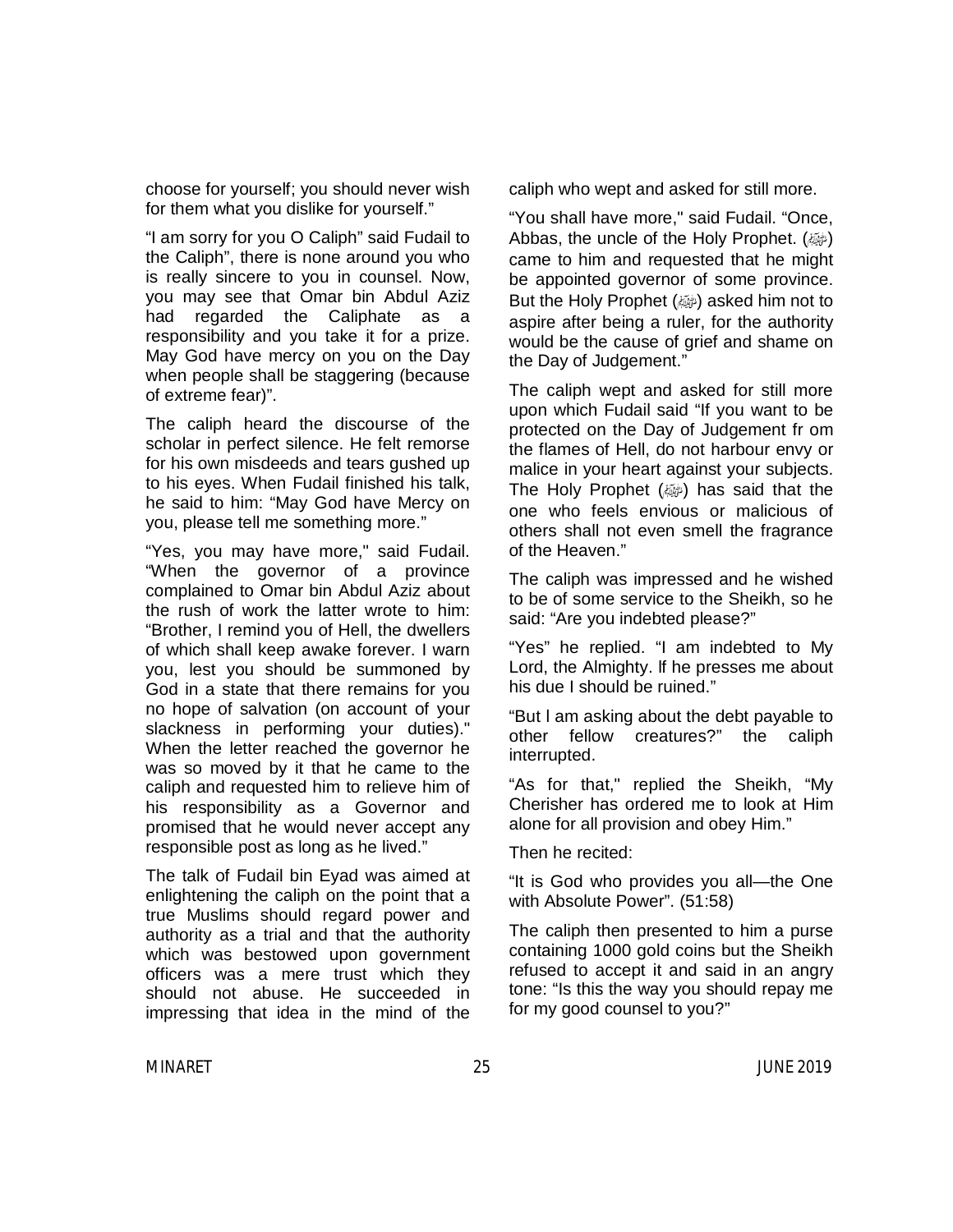After leaving the house of the Sheikh the caliph said to Fadal the Sheikh was the right person and that he had wished to see a person like him.

Fudail bin Eyad had a long life and died in 187 A.H. in his late eighties.

#### **Pearls of Wisdom**

The following is a brief selection from the wise sayings of the Sheikh:

"He has learnt nothing from us who has only learnt to pray and fast. One should learn to be generous and to be a wellwisher of Muslims all over the world."

"Whenever l have happened to be disobedient to God, I have seen the effect of my disobedience in my donkey, in my servant and my wife—they all become disobedient to me."

"When God loves a servant He allots him more care and sorrow than to others; but when He becomes displeased with a servant He grants him a large share of the worldly trash."

"To be kind to one's friends and associates is better than saying prayers throughout the night and fasting throughout the day."

"It does not befit those who posses the knowledge of the Holy Quran to go to the rich or the officers of state for the fulfillment of their needs. Their position is such that others should come to them."

"The true servants of God are those who are humble and meek. The proud and the haughty are the slaves of the world".

"One who seeks a flawless friend remains always friendless."

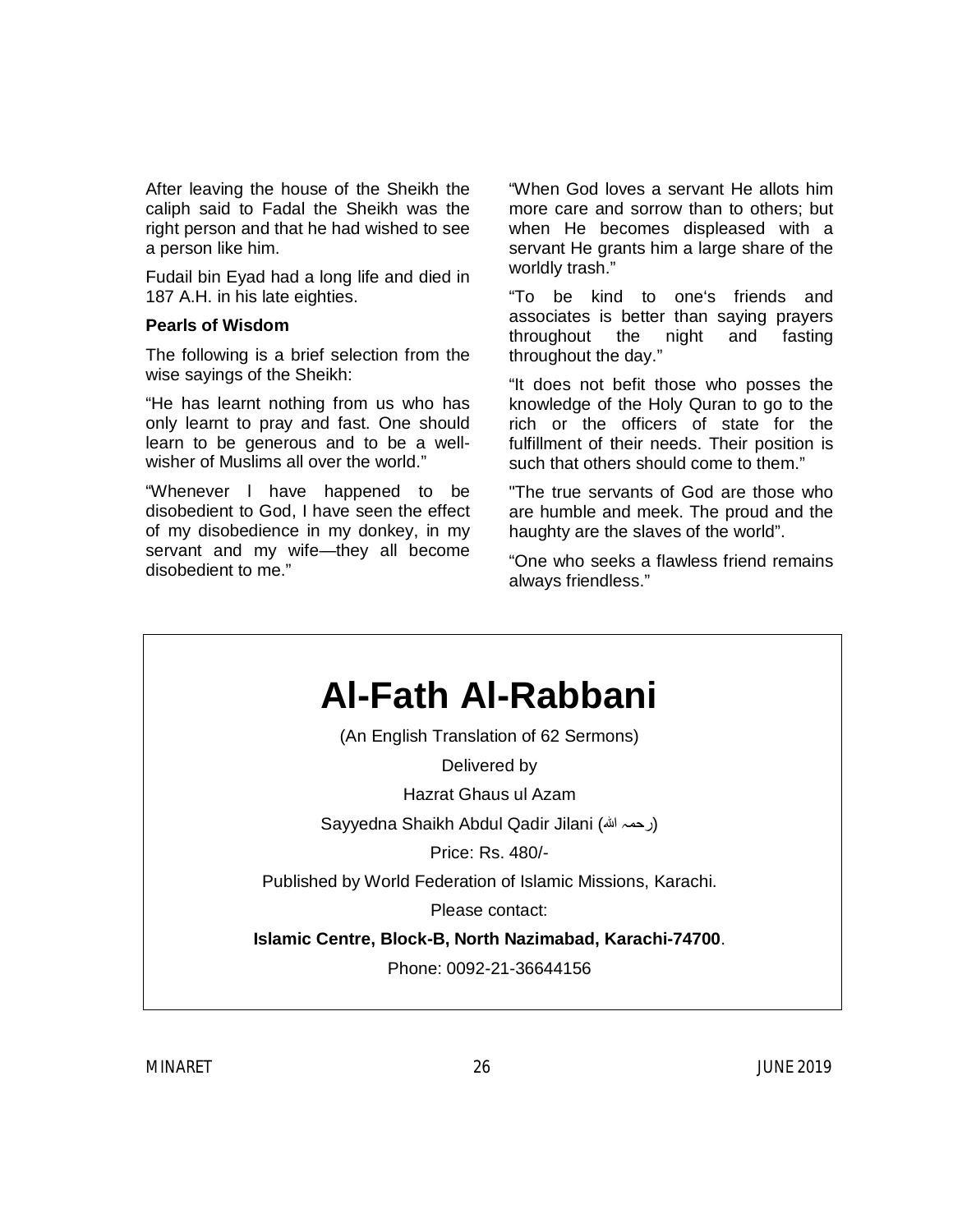### Divine Prescription for Peace

Dr. Irshad ul Haq Quddusi

Islam lays great stress upon peaceful coexistence, compassion, spirit of accommodation and concept of welfare. In fact it is the divine dispensation to ensure the salvation of humanity and foster the unity of mankind.

Just as the Qur'an repudiates any suggestion as to the duality or plurality of Allah, similarly it also stresses that "mankind were one community, and Allah sent (unto them) prophets as bearers of good tidings and as warners and revealed them with the scriptures with the truth that it might judge between mankind concerning that wherein they differed." It goes on to say and only those unto whom (the scripture) was given differed concerning it after clear proofs has come unto them, through hatred of one another. And Allah by His will guide those who believe unto the truth of that concerning which they differed. Allah guideth whom He will unto a straight path: (Sura 2. Ayat 231).

But it is difficult to trace any idea of the unity of life at its successive levels. The Qur'an did not mean to obliterate all differences between man and man. This is proved by the fact that the Qur'an expressly mentions it as a sign of God that there exist differences of races, colours, languages and opinions. Ponder this observation: And among His signs is the creation of the heavens and the earth and the difference of your languages and colours. Lo! Herein indeed are portents for man of knowledge (S-30. Ayat-22).

Islam does not stand for totalitarian order of society in which all differences of opinion are crushed by means of censorship or strict state control over thought and actions. There is a Tradition of the Prophet of Islam  $(\omega)$  "the differences among people are blessings in disguise." Also while appointing a governor, he issued the following instructions to him:

"You should stand firm on truth. You should exhort the people to do good to others. You should teach the people the Holy Qur'an and try to create in them good understanding. You should act kindly and generously towards the people so that they become inclined to acquire the necessary understanding and toleration of others religions."

Regarding the religious spirit of accommodation, the holy Qur'an throws light on the character of Muslims as follows: Those who if we give them power in the land, establish worship and pay the poor-due and enjoin kindness and forbid iniquity, and Allah's is the sequel of events (Surah Haj. Ayat. 41).

Further in (Surah Baqra, Ayat: 279), the Qur'anic principle of life is summed up in these word: "Wrong not and you shall not be wronged."

We all human beings are sons and daughters of Adam and Eve. From Adam upto the last Prophet Hazrat Muhammad (@) all Apostles of Allah in various periods of history taught to uphold the value of mutual love, respect, justice and spirit of accommodation. Islam teaches us to shun sectarian rifts and abjure friction as far possible. However it does not compel

MINARET 27 JUNE 2019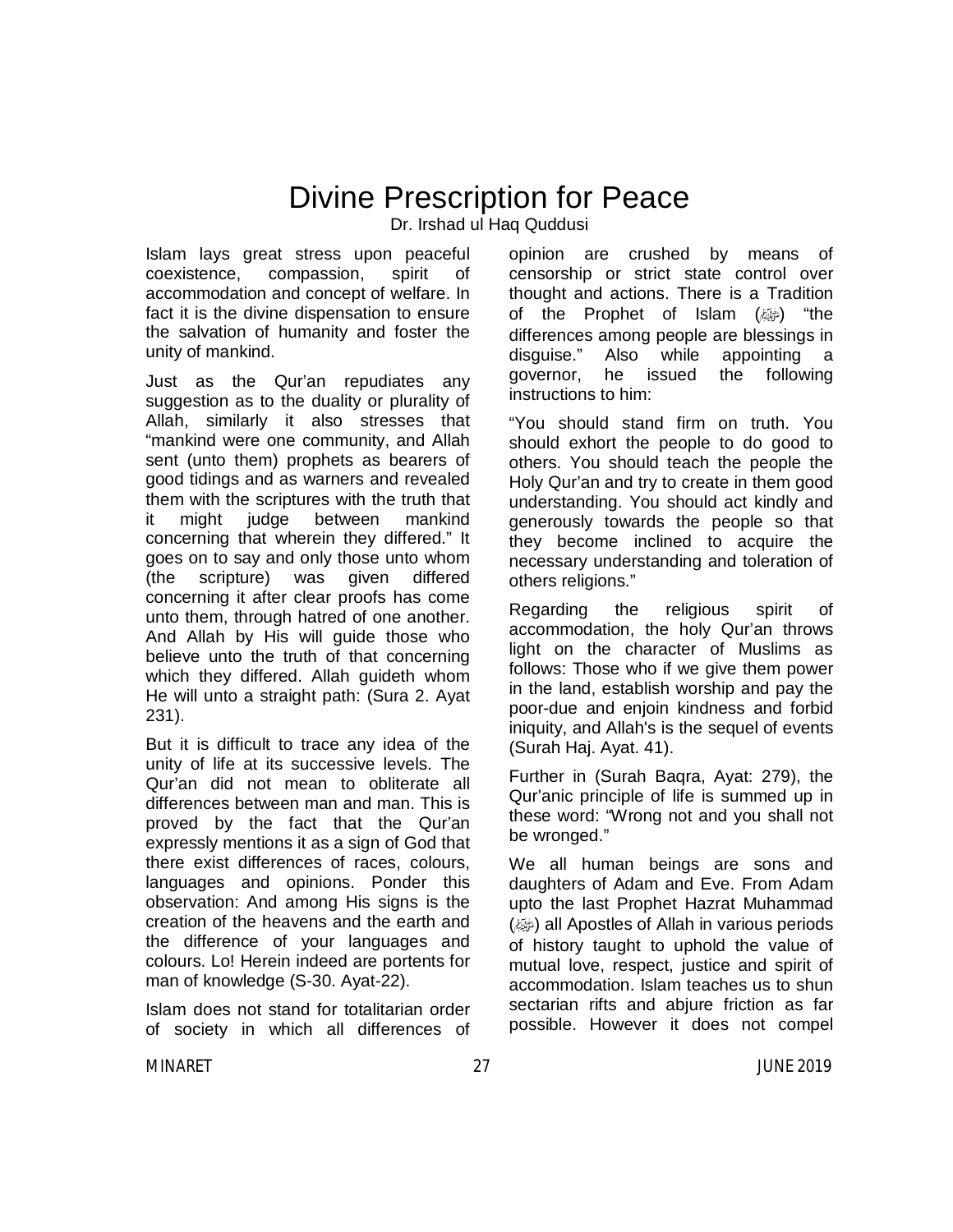#### conformity.

The keynote of the ideology of Islam is its sense of moderation and balance. Even in religion, Islam opposes excesses, "O people of the Scripture! do not exaggerate in your religion nor utter aught concerning Allah save the truth," say Qur'an in (Ayat 171 of Surah IV of Para 6th).

The concept of equality is thus enunciated in the holy Book: "O mankind! Lo! We have created you male and female, and have made you nations and ribs that you may know and identify one another. The noblest of you, in the sight of Allah, is the best in conduct. Allah is Knower and Aware." (Surah Al-Hujrat Ayat 13 Para 26th).

Islam is an all-embracing religion ;a social system which regulates all facets of human life. It is the way whereby its followers submit their will to the will of Allah. "And hold fast, all of you together, to the cable of Allah and do not separate. And remember Allah's favour unto you, how ye were enemies and He made friendship between your hearts so that you became as brothers by His grace; and (how) ye were upon the brink of an abyss of fire and He did save you from it. Thus Allah maketh clear His revelation unto you, that haply ye be guided." (Surah Alelmran Ayat 103).

The entire Muslim Ummah is like a vase consisting of flowers having divergent hues and colours. Islam inspires us to stand under one flag with unanimity of purpose. In his memorable farewell address during Haj, the Prophet  $(\omega)$ exhorted "O human beings your God is one and your great grandfather is one and that all of you from Adam and Adam was made of earth. The best amongst you in the eyes of Allah is the most pious amongst you. Neither the Arab enjoys any precedence over non-Arab nor any white skinned is superior to a black skinned fellow." Another tradition very clearly points out that the best among all human beings is one who benefits the majority of human beings.

There is no room for sectarianism in Islam. We should follow the divine inductions and Prophetic prescriptions and respect one another so that all differences could be amicably resolved. Qur'an maintains "O You who believe, let not a folk, deride a folk who may".

In short Islam is the perfect panacea for peace and harmony of humanity. The teachings of Islamic jurisprudence, according to the established Islamic schools of thought, do allow differences of opinion in minor details and formalities, but within the framework of fundamental principles of Islam. There is no compulsion in religion and as such non-Muslims have nothing to fear under Islamic rule wherein tolerance and broad-mindedness prevailed to which fact history is witness.

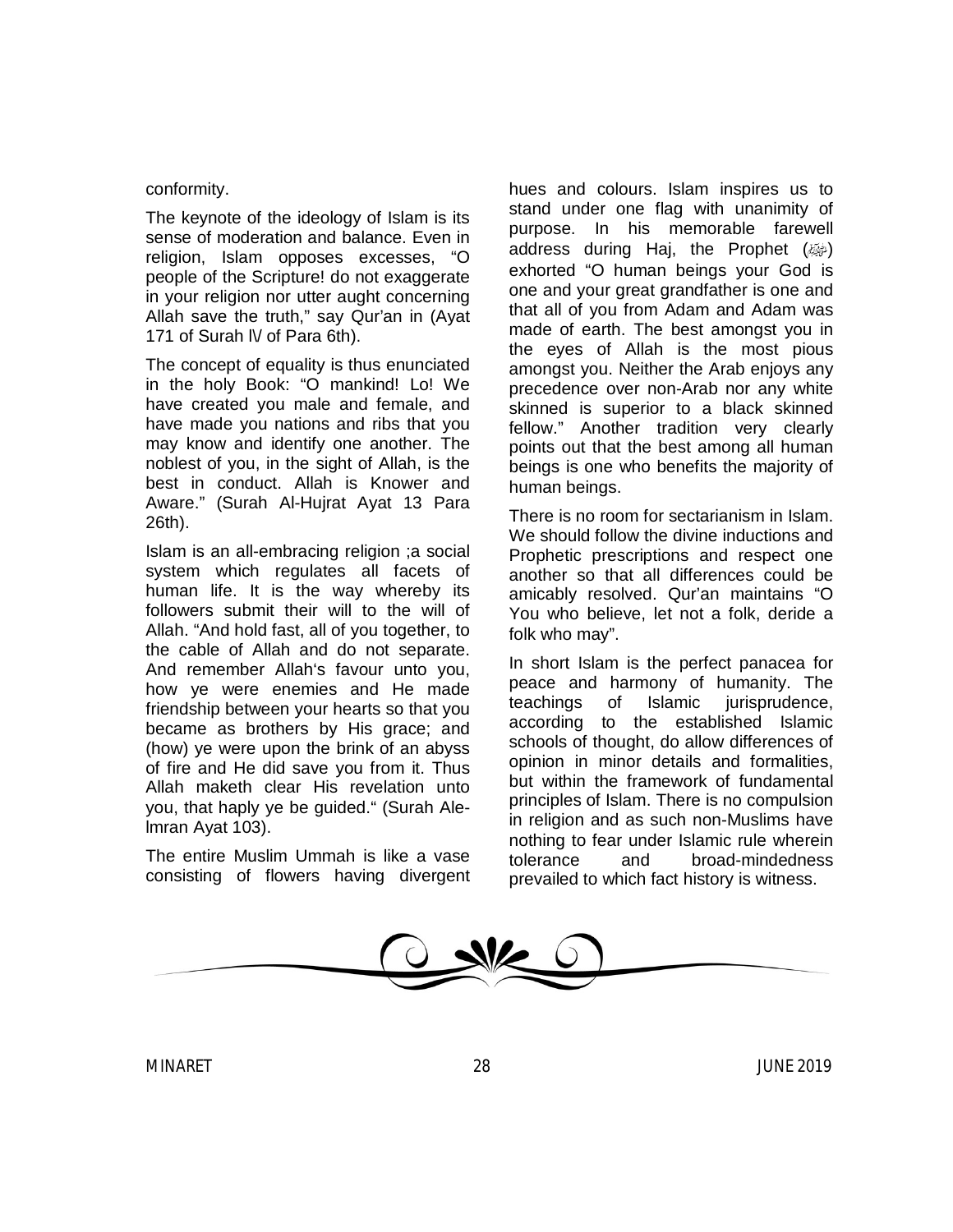ماهرالقادري سلام اُس پر کہ جس نے بیکسوں کی دیگیری کی سلام اُس پر کہ جس نے بادشاہی میں فقیری کی سلام اُس پر کہ جس نے زخم کھا کر پھول برسائے ملام اُس برکہ امرار مجت جس نے سمجھاتے سلام اُس پر کہ جس نے گالیاں من کر دعائیں دیں سلام اُس پرکہ جس نے خوں کے پیاسوں کوقبا کمیں دین سلام اُس پر کہ ٹوٹا بوریا جس کا کچھو نا تھا سلام اُس پر کہ جس کے گھر میں چاندی تھی نہ سونا تھا سلام اُس پر جو سچائی کی خاطر دکھ اٹھا تا تھا سلام اُس پر جو بھوکا رہ کے اوروں کو کھلاتا تھا سلام اُس پرکہ جس نے زندگی کا راز سمجھایا سلام اُس پرکہ جو خود ہدر کے میدان میں آیا سلام اُس پر کہ جس کا نام لے کر اس کے شیدائی الث ديت مين تخت قيريت اوج دارائي سلام اُس پرکہ جس کے نام لیوا پر زمانے میں بڑھا دیتے ہیں نکڑا سرفروشی کے فسانے میں

MINARET 29 JUNE 2019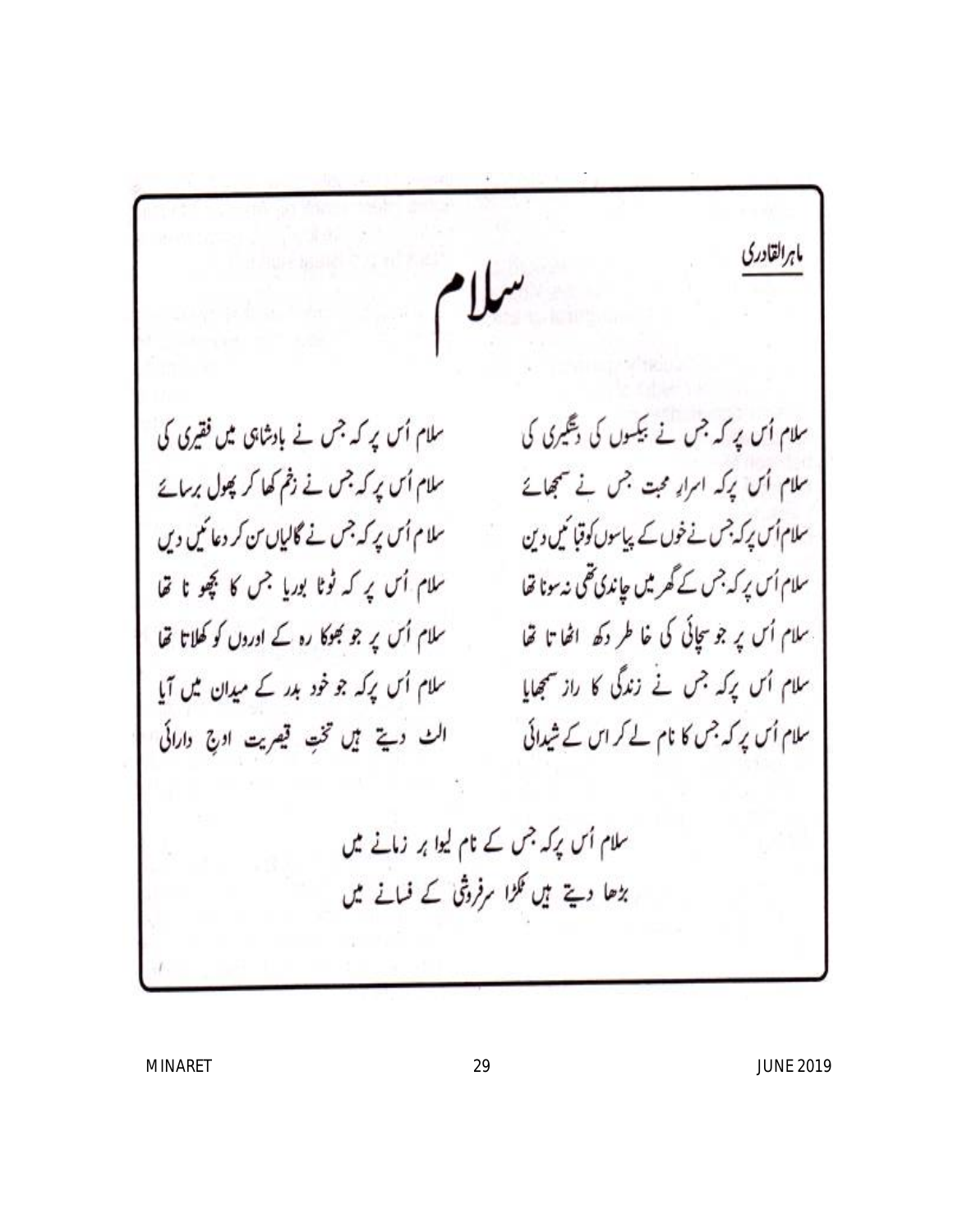صالحین کی کامرانیوں کا حال پڑھیں تو چرہ دیئے گےاور جب آئیں۔دعید اور ڈراوے کی آیات پڑھ کر کانپ اٹھیں اور ہوجائے۔ ۱۴۔ تلاوت کے بعد دعافر مانیے ۔حضرت عمرؓ کی ایک دعا کے الفاظ بيرتيں:

اللَّهُمَّ ارُزُقْنِي التَّفَكُّرَوَالتَّدَبُّرَ بِمَا يَتُلُوهُ لِسَانِيٌ مِنْ كِتَابِكَ وَالْفَهُمَ لَهُ وَالْمَعْرِفَةَ بِمَعَانِيُهِ وَالنَّظُرَ اِلْي عَجَآئِبِهِ وَالْعَمَلَ بِذَالِكَ مَابَقِيْتَ،إنَّكَ عَلَى كُلِّ شَهُلُّ قَلِيْرُهِ

خدایا!میری زبان تیری کتاب میں سے جوتلاوت کرے۔ مجھے ۱۳۔ تلاوت کے دوران قرآن کی آیات ہےاثر لینے کی بھی ۔ توثیق دے کہ میں اس میں غور دفکر کروں،خدایا! مجھےاس کی بجھ

کچھ نہ پنجھوں۔ نبی کریم پیچلنڈ ایک مرتبہ ساری رات ایک ہی ۔ اور دل تو بہ وندامت کی کیفیت سے رونے گھ۔ جب مونٹین آیت کودہراتے رہے: اِنُ تُعَذِّ بُهُمْ فَإِنَّهُمْ عِبَادُكَ وَإِنْ تَغْفِرُكَهُمْ فَإِنَّكَ أَنْتَ ۚ قَوْمُوں کی تابق کا حال پڑھیں تو قم سے نڈھال نظر الُعَوْيُزُ الْحَكِيْمُ ''اےخدااگر توان کوعذاب دے تو پہ تیرے بندے ہیں!اور ہشارت کی آیات پڑھ کر روح شکر کے جذبات سے سرشار اگرتوان كوپخش دےتو تُو انتہائی زبر دست حكمت والا ہے'' ١٢۔ اس عزم کے ساتھ تلاوت کیجئے کہ مجھے اس کے احکام کے مطابق ایلی زندگی کو بدلنا ہےاوراس کی ہدایت کی روشی میں اپنی زندگی بنانی ہےاور پھر جو ہدایات بلیں اس کے مطابق اپنی زندگی کو ڈھالنے اور کوتاہیوں سے زندگی کو پاک کرنے کی مسلسل کوشش کیجئے۔قرآن آئینے کی طرح آپ کو ہر ہر داغ اور ہر ہر دھہ آپ کے سامنے نمایاں کر کے پیش کردے گا۔اب یہ آپ کا کام ہے کہ آپ ان داغ دھبوں سے اپنی زندگی کو پاک کریں۔

کوشش کیجئے۔ جب رحمت ہعظرت،اور جنت کی لازوال ہے مجھےاس کے مفہوم ومعانی کی معرفت بخش اوراس کے نغتوں کے تذکرے پڑھیں تو خوشی اورمسرت سے جھوم اٹھیے عجائبات کو پانے کی نظر عطا کر اور جب تک زندہ رہوں مجھے اور جب خدا کے غیظ وغضب اور عذاب چہنم کی ہولنا کیوں کا توفیق دے کہ میں اس پرعمل کرتا رہوں، بے شک تو ہر چیز پر تذکرہ پڑھیں توبدن کاپنے گےآ تکھیں بےاختیار بہہ پڑھیں تادرہے۔

MINARET 30 JUNE 2019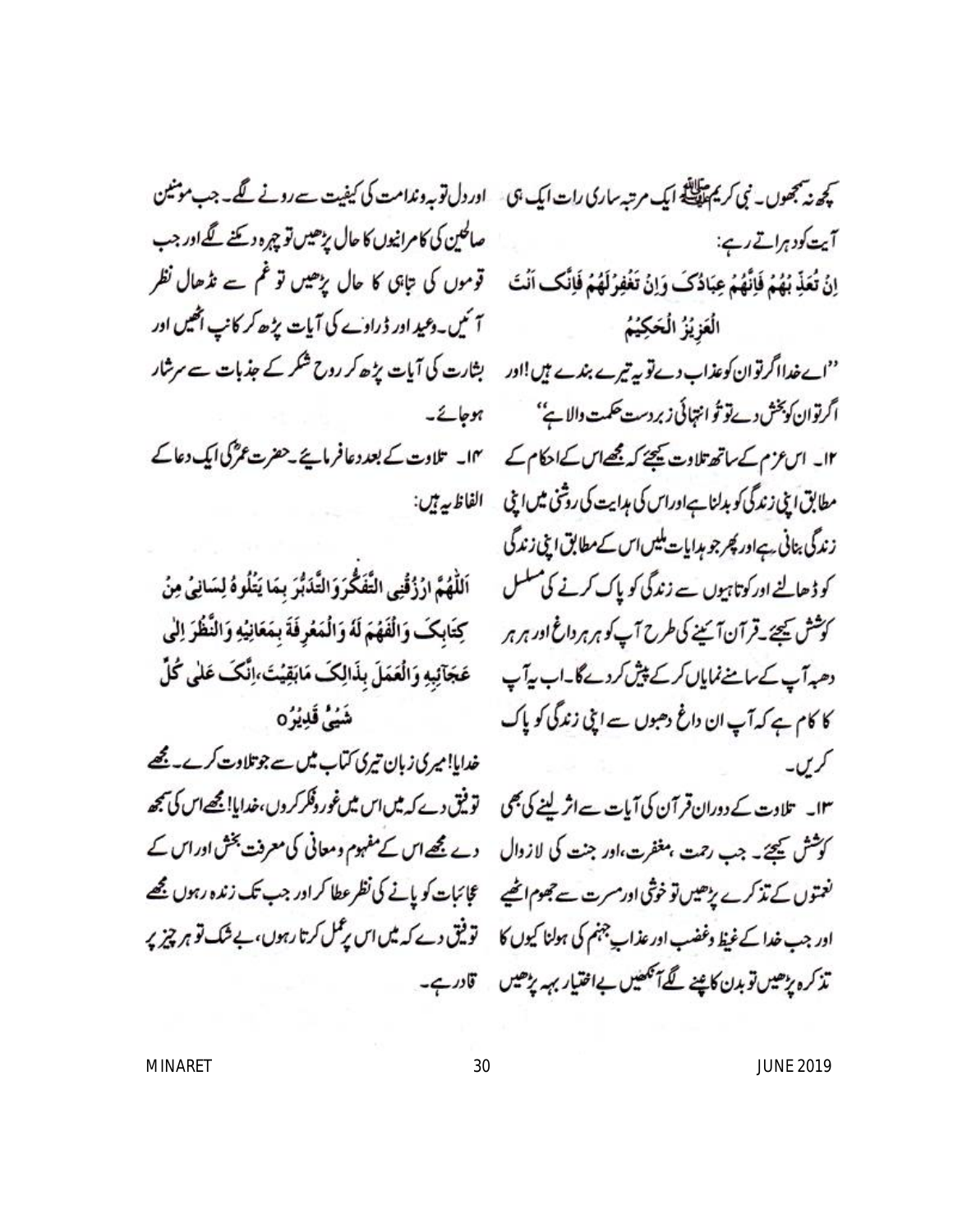9۔ تین دن سے کم میں قرآن شریف ختم کرنے کی کوشش نہ نی کریم پیلانی ایک ایک حروف واضح کرکے اورایک ایک آیت میچنے۔ نی کریم پیلانی نے فرمایا''جس نے تین دن سے کم میں •ا\_ قرآن كى عظمت ووقعت كااحساس ركھيئے اور جس طرح قرآن پڑھنے دالے سے قیامت کے روز کہاجائے گا جس ٹھیراؤ غاہری طہارت اور پا کی کا لحاظ کیا ہے۔ای طرح دل کو بھی اورخوش الحانی کے ساتھ تم دنیامیں بناسنوارکرقر آن پڑھاکرتے گندے خیالات، برے جذبات اور ناپاک مقاصد سے پاک تھےای طرح قرآن پڑھواور ہرآیت کے صلے میں ایک درجہ کیچئے۔ جو دل گندے اورنجس خیالات اور جذبات ہے آلودہ بلند ہوتے جاؤتے ہلاراٹھکاناتمہاری تلاوت کی آخری آیت کے ہے اس میں نیقر آن پاک کی عظمت ووقعت بیٹھ کتی ہےاورنہ وہ قرآن کے معارف دحقائق ہی کو سمجھ سکتا ہے۔حضرت عکرمہؓ ے۔ نہ زیادہ زورے پڑھیے اور نہ ہالکل آہتیہ بلکہ درمیانی ہب قرآن شریف کھولتے تواکثر بےہوش ہوجاتے اورفرماتے بہ میرےجلال دعظمت دالے پر دردگار کا کلام ہے۔ ا۔ پہنچھ کرتلاوت کیچئے کہ روپے زمین پرانسان کواگر ہدایت مل کتی ہےتو صرف ای کتاب سے،اورای تصور کے ساتھ اس اورا پی نماز میں نہ تو زیادہ زور سے پڑھیے اور نہ ہالکل ہی میں تفکراور تدبر کیجئے اوراس کے حقائق اور حکمتوں کو بچھنے کی دھیرےدھیرے بلکہ دونوں کے درمیان کاطریقہا فتیار کیجئے۔ کوشش کیجئے فرفر تلاوت نہ کیجئے بلکہ بھی بھی کرپڑھنے کی عادت ۸۔ یوں تو جب بھی موقع ملے تلاوت کیجئے لیکن تحر کے وقت ہ ڈالئے اوراس میں غور وفکر کرنے کی کوشش کیجئے حضرت عبداللہ تہجد کی نماز میں بھی قرآن پڑھنے کی کوشش کیجئے۔ پی<sup>ہلاو</sup>ت بن عباسؓفر مایا کرتے تھے کہ''القارعہُ''اور''القدر'' جیسی حچوٹی قر آن کی فضیلت کا سب سےاونچا درجہ ہےاورموس کی بی<sup>تمن</sup>ا مچھوٹی سورتوں کو بجھ کر پڑھنااس سے زیادہ بہتر بمجھتا ہوں کہ ہونی جاہئے کہ وہ تلاوت کا اونچے سے اونچا مرتبہ حاصل گلبقرہاورآل عمران جیسی بڑی بڑی سورتیںفرفر پڑھ جاؤںاور

ہے۔"اپی آداز اور اپنے لیجے تے قرآن کو آراستہ کرو"۔ کرے۔ (ابوداؤد) کوالگ الگ کر کے پڑھا کرتے تھے۔اور نبی کریم اللہ کا قرآن پڑھااس نے قطعاً قرآن کوئبیں سمجھا۔'' ارشاد ہے: قریب ہے۔(ترندی) آداز میں یڑھیے۔خدا کی ہدایت ہے۔ ` وَلَا تَجْهَرُ بِصَلَاتِكَ وَلَا تُخَافِتُ بِهَا وَابْتَغِ بَيْنَ ذَالِكَ سَبِيُلاً

MINARET 31 JUNE 2019